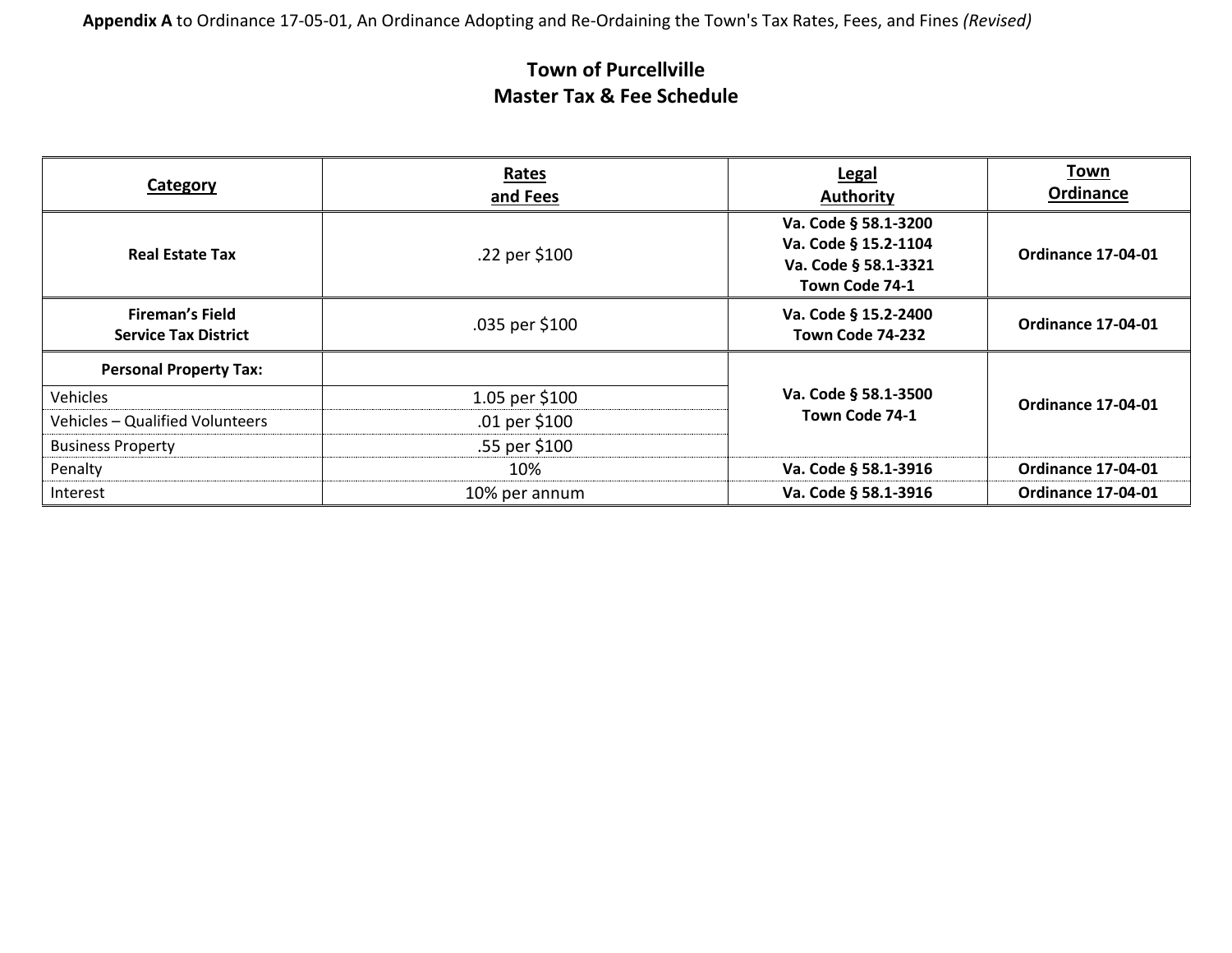| Category                               | <b>Town Council</b><br><b>Legal</b><br><b>Proposed Rates and Fees</b><br><b>Authority</b> |                                              | <b>Town</b><br><b>Ordinance</b> |
|----------------------------------------|-------------------------------------------------------------------------------------------|----------------------------------------------|---------------------------------|
| <b>Motor Vehicle Decals</b>            |                                                                                           |                                              |                                 |
| Automobiles                            | \$25.00                                                                                   |                                              |                                 |
| Motor Cycle                            | \$15.00                                                                                   |                                              |                                 |
| Antique                                | \$0.00                                                                                    |                                              |                                 |
| Military                               | \$1.00                                                                                    | Va. Code § 46.2-752<br>Town Code 78-47       | <b>Ordinance 17-05-01</b>       |
| Transfer                               | \$1.00                                                                                    |                                              |                                 |
| Penalty for Late Purchase              | \$1.00                                                                                    |                                              |                                 |
| Lost Decal                             | \$1.00                                                                                    |                                              |                                 |
| Qualified Vehicle - Volunteer          | No Fee                                                                                    |                                              |                                 |
| <b>Meals Tax</b>                       | 5%                                                                                        | Va. Code § 58.1-3840<br>Town Code 74-82      | <b>Ordinance 17-05-01</b>       |
| <b>Cigarette Tax</b>                   | .65 per pack                                                                              | Va. Code § 58.1-3840<br>Town Code 74-180     | <b>Ordinance 17-05-01</b>       |
| <b>Transient Occupancy Tax</b>         | 3% of amount paid for lodging<br>or use of space                                          | Va. Code § 58.1-3840<br>Town Code 74-222     | <b>Ordinance 17-05-01</b>       |
| <b>Farm &amp; Community Market Fee</b> | \$20 per space                                                                            | Town Code Ord # 10.12.02<br>Town Code 18-153 | <b>Ordinance 17-05-01</b>       |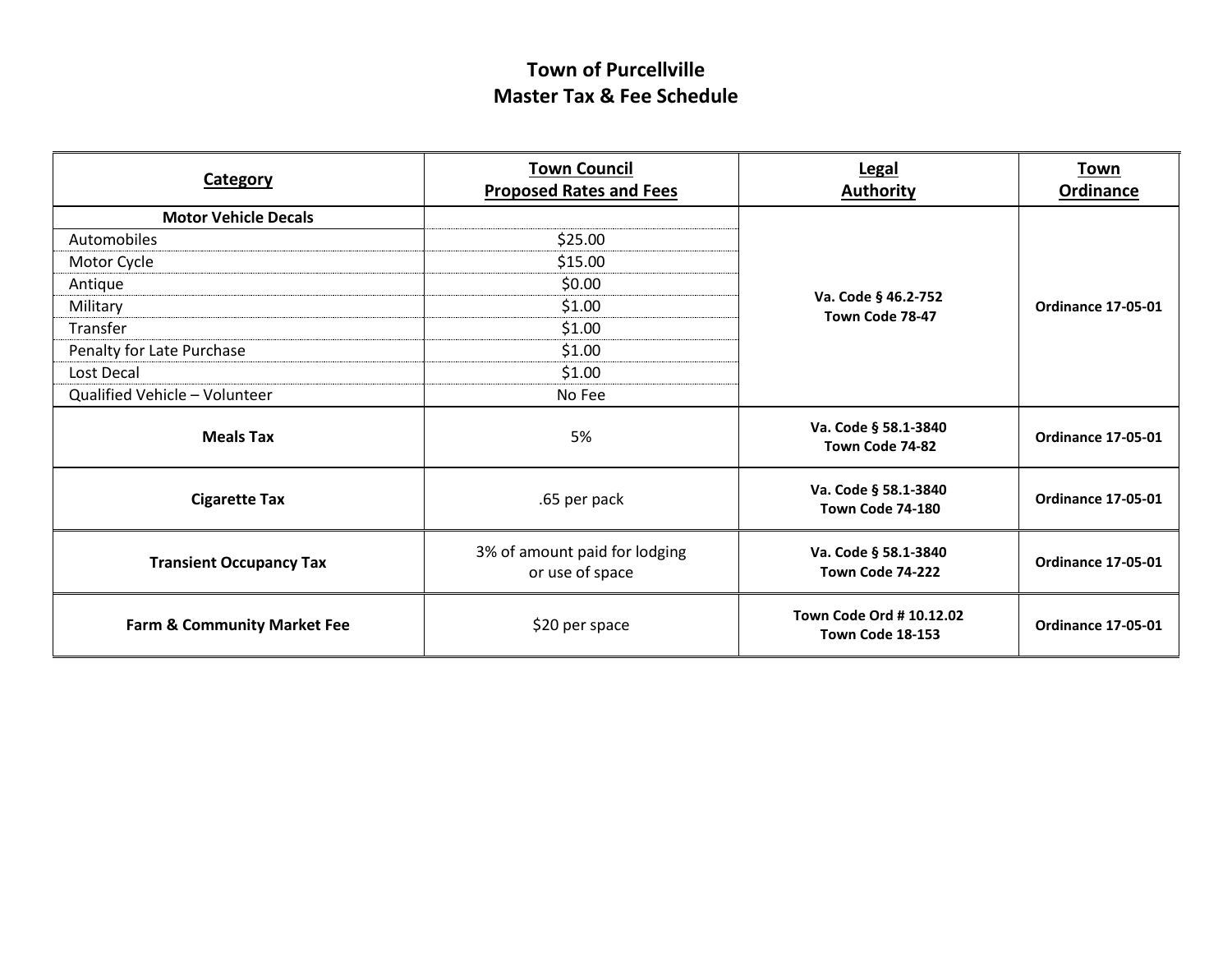| <b>Category</b>                                | Rates<br>and Fees                                  | <b>Legal</b><br><b>Authority</b> | <b>Town</b><br>Ordinance  |
|------------------------------------------------|----------------------------------------------------|----------------------------------|---------------------------|
| <b>Business License</b>                        | Rates per category / value of                      |                                  |                           |
| <b>Business License Tax:</b>                   | gross receipts                                     |                                  |                           |
| <b>Business Service</b>                        | \$.17/\$100 gross receipts                         |                                  | <b>Ordinance 17-05-01</b> |
| Contractor                                     | \$.14/\$100 gross receipts                         |                                  | <b>Ordinance 17-05-01</b> |
| Direct Sellers >\$4.000                        | \$.17/\$100 gross receipts                         |                                  | <b>Ordinance 17-05-01</b> |
| <b>Financial Service</b>                       | \$.17/\$100 gross receipts                         |                                  | <b>Ordinance 17-05-01</b> |
| <b>Fortune Teller</b>                          | \$500 annual flat fee                              |                                  | <b>Ordinance 17-05-01</b> |
| Hotel, Motel, Rooming House                    | \$.17/\$100 gross receipts                         |                                  | <b>Ordinance 17-05-01</b> |
| Massage Therapy                                | \$.17/\$100 gross receipts                         |                                  | <b>Ordinance 17-05-01</b> |
| Nonprofit Organization                         | None- must provide 501(c)(3)                       |                                  | <b>Ordinance 17-05-01</b> |
| <b>Personal Service</b>                        | \$.17/\$100 gross receipts                         |                                  | <b>Ordinance 17-05-01</b> |
| Professional                                   | \$.17/\$100 gross receipts                         |                                  | <b>Ordinance 17-05-01</b> |
| <b>Public Utilities</b>                        | 1/2 of 1% gross receipts                           |                                  | <b>Ordinance 17-05-01</b> |
| <b>Repair Service</b>                          | \$.17/\$100 gross receipts<br>Va. Code § 58.1-3703 | <b>Ordinance 17-05-01</b>        |                           |
| Real Estate Service & Lessors of               | \$.17/\$100 gross receipts                         | Town Code 18-41                  | <b>Ordinance 17-05-01</b> |
| Real Property (dwellings 3 or more)            |                                                    |                                  |                           |
| Restaurant                                     | \$.17/\$100 gross receipts                         |                                  | <b>Ordinance 17-05-01</b> |
| <b>Retail Merchant</b>                         | \$.17/\$100 gross receipts                         |                                  | <b>Ordinance 17-05-01</b> |
| <b>Wholesale Merchant</b>                      | \$.05/\$100 purchases of                           |                                  | <b>Ordinance 17-05-01</b> |
|                                                | goods of sale                                      |                                  |                           |
| Manufacturer                                   | None                                               |                                  | <b>Ordinance 17-05-01</b> |
| Itinerant Merchant or Peddler                  | \$500 annual flat rate                             |                                  | <b>Ordinance 17-05-01</b> |
| Carnival/Amusement                             | \$500 per event                                    |                                  | <b>Ordinance 17-05-01</b> |
| Coliseum, Arenas (public, +10,000<br>capacity) | \$1,000 annual flat rate                           |                                  | <b>Ordinance 17-05-01</b> |
| Savings & Loan, Credit Union                   | \$50 annual flat rate                              |                                  | <b>Ordinance 17-05-01</b> |
| Photographer- no VA established<br>business    | \$30 annual flat rate                              |                                  | <b>Ordinance 17-05-01</b> |
| Minimum License Fee                            | \$20                                               |                                  | <b>Ordinance 17-05-01</b> |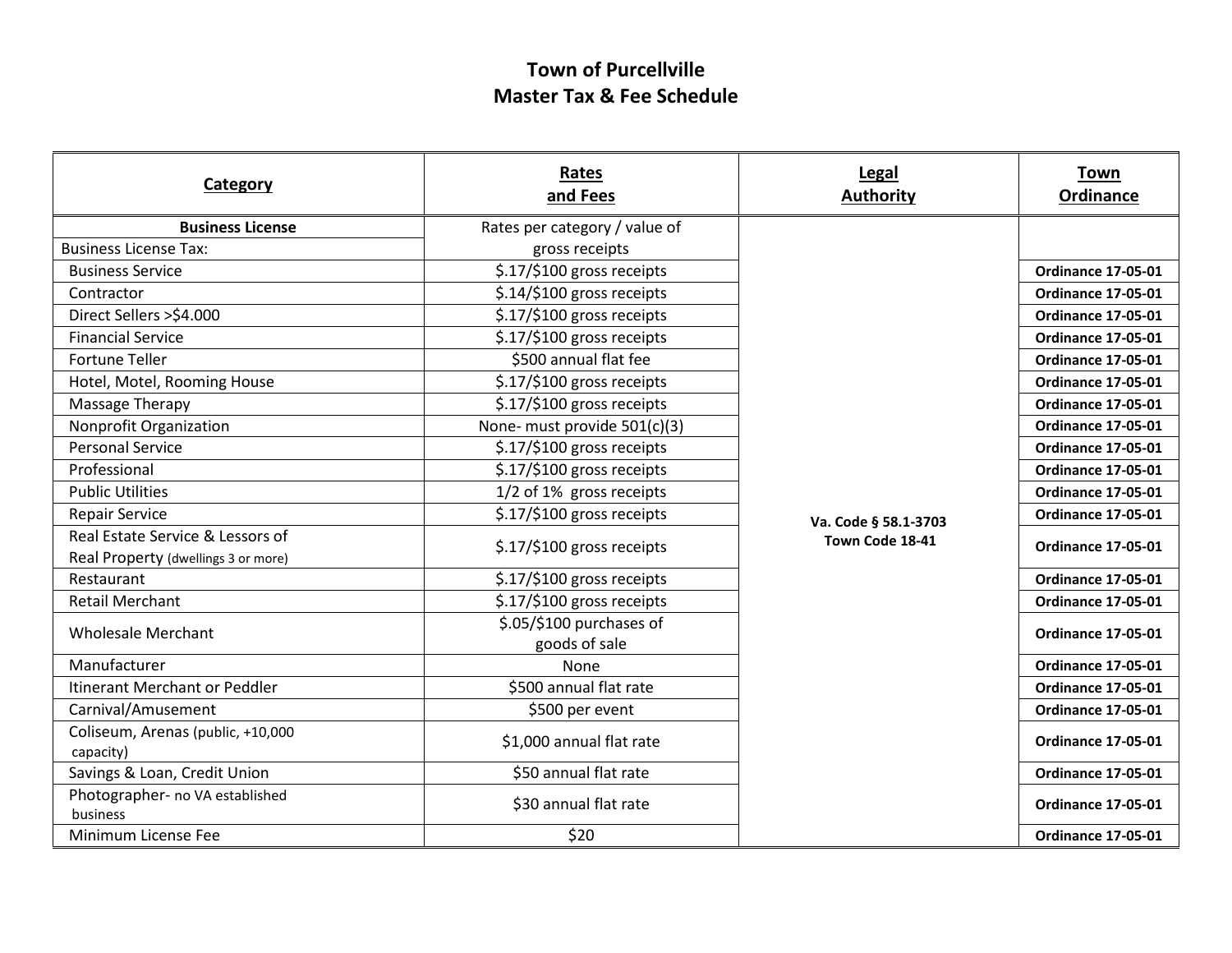| Rates<br><b>Category</b><br>and Fees                    |                                                                                                                                                                                         | <b>Legal Authority</b>                       | Town<br>Ordinance         |
|---------------------------------------------------------|-----------------------------------------------------------------------------------------------------------------------------------------------------------------------------------------|----------------------------------------------|---------------------------|
| <b>Loudoun County Gas Tax</b>                           | County Voluntary Contribution to the Town                                                                                                                                               |                                              |                           |
| <b>Sales Tax</b>                                        | 6% (4.3% state, 1% local, .7% NVTA)<br>Local 1% collected by State and remitted to Loudoun County to<br>distribute according to number of school aged children<br>residing in the Town. | Va. Code § 58.1-603                          | <b>Ordinance 17-05-01</b> |
| <b>Communications Tax</b>                               | 5% of sales price of each communications service collected by<br>State and apportioned to localities.                                                                                   | Va. Code § 58.1-648                          | <b>Ordinance 17-05-01</b> |
| <b>Electric Utility Tax:</b>                            |                                                                                                                                                                                         |                                              |                           |
| Residential                                             | \$1.05 plus \$.0011363 on each kwh                                                                                                                                                      | Va. Code § 58.1-3814                         | <b>Ordinance 17-05-01</b> |
| Commercial                                              | \$1.72 plus \$.010204 on each kwh                                                                                                                                                       | Town Code 74-49                              |                           |
| Industrial                                              | \$1.72 plus \$.010204 on each kwh                                                                                                                                                       |                                              |                           |
| <b>Right of Way Use Application Fee</b>                 | \$40.00                                                                                                                                                                                 | Va. Code § 56-468.1                          | <b>Ordinance 17-05-01</b> |
| <b>Right of Way Reinstatement Fee</b>                   | \$30.00                                                                                                                                                                                 | Va. Code § 56-468.1                          | <b>Ordinance 17-05-01</b> |
| <b>Right of Way Performance</b><br><b>Guarantee Fee</b> | 100% of Project Cost                                                                                                                                                                    | Va. Code § 56-468.1                          | <b>Ordinance 17-05-01</b> |
| <b>Right of Way Use Fee</b>                             | \$1.05 per access line                                                                                                                                                                  | Va. Code § 56-468.1                          | <b>Ordinance 17-05-01</b> |
| <b>Bank Franchise Tax</b>                               | 80% of State rate of 1%/\$100<br>of net capital                                                                                                                                         | Va. Code § 58.1 Chapter 12<br>Town Code 74-4 | <b>Ordinance 17-05-01</b> |
| <b>Community Events Sign</b>                            | \$55 (in Town organization)<br>\$65 (out of Town organization)                                                                                                                          | No Change                                    | <b>Ordinance 17-05-01</b> |
| <b>Bad Check Fee</b>                                    | \$50                                                                                                                                                                                    | Va. Code § 15.2-106<br>Town Code 1-18        |                           |
| <b>Mowing Fee</b>                                       | <b>Cost of Contractor Mowing</b>                                                                                                                                                        | No Change                                    | <b>Ordinance 17-05-01</b> |
| <b>Certified Letter Fee-Violation Notice</b>            | <b>Current USPS Rate</b>                                                                                                                                                                | No Change                                    | <b>Ordinance 17-05-01</b> |
| <b>Certified Letter Fee - Invoice</b>                   | <b>Current USPS Rate</b>                                                                                                                                                                | No Change                                    | <b>Ordinance 17-05-01</b> |
| <b>Ordinance Mowing Admin Fee</b>                       | 20% of Fees                                                                                                                                                                             | No Change                                    | <b>Ordinance 17-05-01</b> |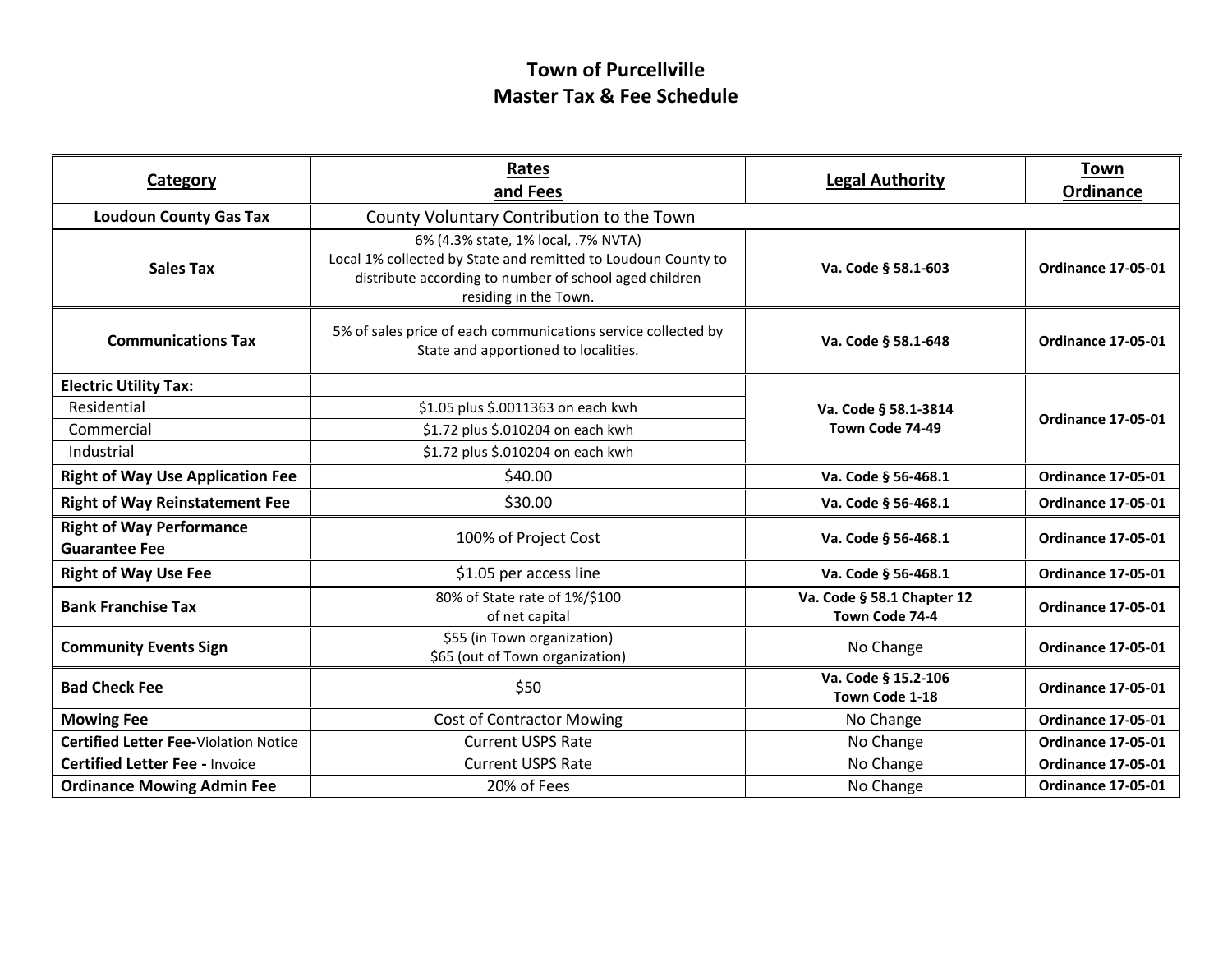| Category                                                                                 | <b>Fines</b><br>and Fees                      | <b>Legal Authority</b>            | <b>Town</b><br><b>Ordinance</b> |
|------------------------------------------------------------------------------------------|-----------------------------------------------|-----------------------------------|---------------------------------|
| Child restraint/safety belt violation (under 18<br>years; first offense - pay fine only) | \$50.00                                       |                                   | <b>Ordinance 17-05-01</b>       |
| Disabled parking violation                                                               | \$150.00                                      |                                   | <b>Ordinance 17-05-01</b>       |
| Driving wrong way on one-way street                                                      | \$30.00                                       |                                   | <b>Ordinance 17-05-01</b>       |
| Earphones while driving                                                                  | \$25.00                                       |                                   | <b>Ordinance 17-05-01</b>       |
| Equipment violation (each charge)                                                        | \$30.00                                       |                                   | <b>Ordinance 17-05-01</b>       |
| Expired rejection sticker                                                                | \$50.00                                       |                                   | <b>Ordinance 17-05-01</b>       |
| Failure to dim headlights while moving                                                   | \$30.00                                       |                                   | <b>Ordinance 17-05-01</b>       |
| Failure to display license plates                                                        | \$25.00                                       |                                   | <b>Ordinance 17-05-01</b>       |
| Failure to drive on right side of highway                                                | \$30.00                                       |                                   | <b>Ordinance 17-05-01</b>       |
| Failure to give proper signal                                                            | \$30.00                                       | Va. Code § 46.2-85                | <b>Ordinance 17-05-01</b>       |
| Failure to have vehicle inspected                                                        | \$30.00                                       |                                   | <b>Ordinance 17-05-01</b>       |
| Failure to correct defects                                                               | \$50.00                                       |                                   | <b>Ordinance 17-05-01</b>       |
| Failure to obey highway signs                                                            | \$30.00                                       | Va. Code § 46.2-830               | <b>Ordinance 17-05-01</b>       |
| Failure to obey traffic lights                                                           | \$100.00                                      | Va. Code § 46.2-833               | <b>Ordinance 17-05-01</b>       |
| Evasion of traffic control device                                                        | \$50.00                                       |                                   | <b>Ordinance 17-05-01</b>       |
| Failure to obtain registration                                                           | \$25.00                                       |                                   | <b>Ordinance 17-05-01</b>       |
| Failure to secure load                                                                   | \$30.00                                       |                                   | <b>Ordinance 17-05-01</b>       |
| Failure to use seat belt (pay fine only)                                                 | \$25.00                                       |                                   | <b>Ordinance 17-05-01</b>       |
| Failure to yield right of way                                                            | \$30.00                                       | Va. Code § 46.2-820 to § 46.2-829 | <b>Ordinance 17-05-01</b>       |
| Following too closely                                                                    | \$30.00                                       | Va. Code § 46.2-816               | <b>Ordinance 17-05-01</b>       |
| Illegal radar detector                                                                   | \$40.00                                       | Va. Code § 46.2-851               | <b>Ordinance 17-05-01</b>       |
| Impeding flow of traffic                                                                 | \$30.00                                       |                                   | <b>Ordinance 17-05-01</b>       |
| Improper lane change                                                                     | \$30.00                                       |                                   | <b>Ordinance 17-05-01</b>       |
| Improper passing                                                                         | \$30.00                                       | Va. Code § 46.2-830               | <b>Ordinance 17-05-01</b>       |
| Improper towing                                                                          | \$30.00                                       | Va. Code § 46.2-833               | <b>Ordinance 17-05-01</b>       |
| Improper U-turn                                                                          | \$30.00                                       | Va. Code § 46.2-845               | <b>Ordinance 17-05-01</b>       |
| Speeding (other than in a residence zone,<br>highway work zone or school crosswalk)      | \$6.00 per MPH over speed limit               | Va. Code § 46.2-870 to § 46.2-876 | <b>Ordinance 17-05-01</b>       |
| Speeding in residence zone                                                               | \$200.00 plus \$8.00 per MPH over speed limit | Va. Code § 46.2-878.2             | <b>Ordinance 17-05-01</b>       |
| Highway Safety Corridor moving violation<br>(double the prepayable fine)                 | (double the prepayable fine)                  | Va. Code § 46.2-947               | <b>Ordinance 17-05-01</b>       |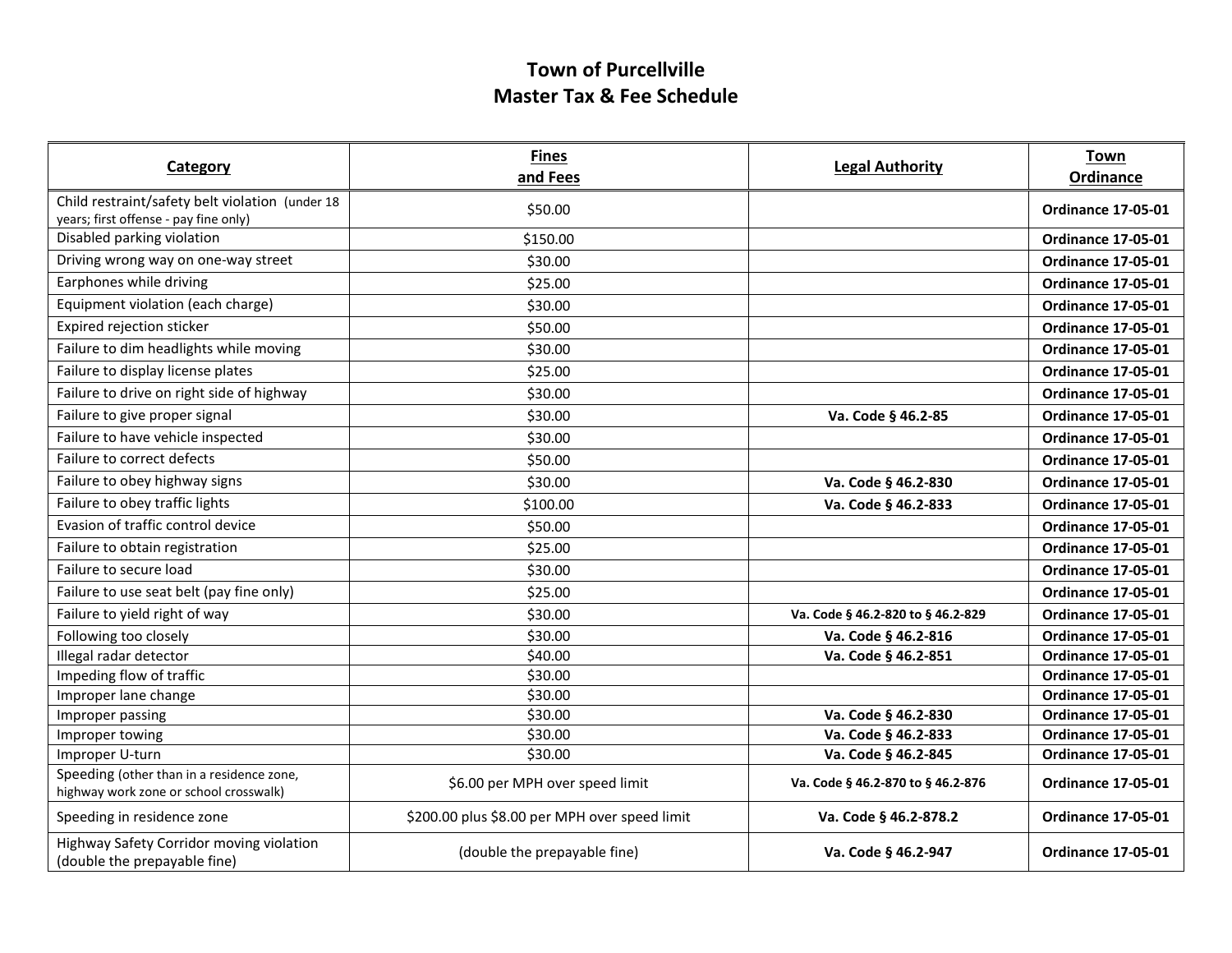| Category                               | Rates    | Legal                                       | <b>Town</b>               |
|----------------------------------------|----------|---------------------------------------------|---------------------------|
|                                        | and Fees | <b>Authority</b>                            | Ordinance                 |
| <b>Public Works Equipment</b>          |          |                                             |                           |
| (Note: Equipment Rates are without     |          |                                             |                           |
| Operator)<br>4-Wheel Backhoe           | \$72.00  |                                             |                           |
| Air Compressor                         | \$21.00  |                                             |                           |
| <b>Boom Arm Mower</b>                  | \$52.00  |                                             |                           |
| Camera Truck                           |          |                                             |                           |
|                                        | \$98.00  |                                             |                           |
| Dump Truck                             | \$42.00  |                                             |                           |
| Dump Truck w/ Plow and / or            | \$62.00  |                                             |                           |
| Spreader<br>Mole                       |          |                                             |                           |
|                                        | \$31.00  |                                             |                           |
| Pickup Truck                           | \$21.00  |                                             |                           |
| Pickup Truck<br>w/Plow and/or Spreader | \$41.00  | Va. Code § 15.2-2119<br>Va. Code § 15.2-951 |                           |
| Roto-Rooter                            | \$46.00  |                                             | <b>Ordinance 17-05-01</b> |
| <b>Rubber Tire Loader</b>              |          | Va. Code § 15.2-1102                        |                           |
|                                        | \$72.00  |                                             |                           |
| <b>Steiner Mower</b>                   | \$39.00  |                                             |                           |
| Thermoplast Gun                        | \$16.00  |                                             |                           |
| <b>Striping Machine</b>                | \$16.00  |                                             |                           |
| Tractor with Bush Hog                  | \$46.00  |                                             |                           |
| <b>Utility Truck</b>                   | \$52.00  |                                             |                           |
| Vacuum Truck                           | \$129.00 |                                             |                           |
| Variable Message Sign                  | \$82.00  |                                             |                           |
| Zero Degree Mower                      | \$46.00  |                                             |                           |
| (Skagg or X-Mark)                      |          |                                             |                           |
| Pipe Freezer                           | \$46.00  |                                             |                           |
| Pavement Saw                           | \$36.00  |                                             |                           |
| <b>Trash Pump</b>                      | \$11.00  |                                             |                           |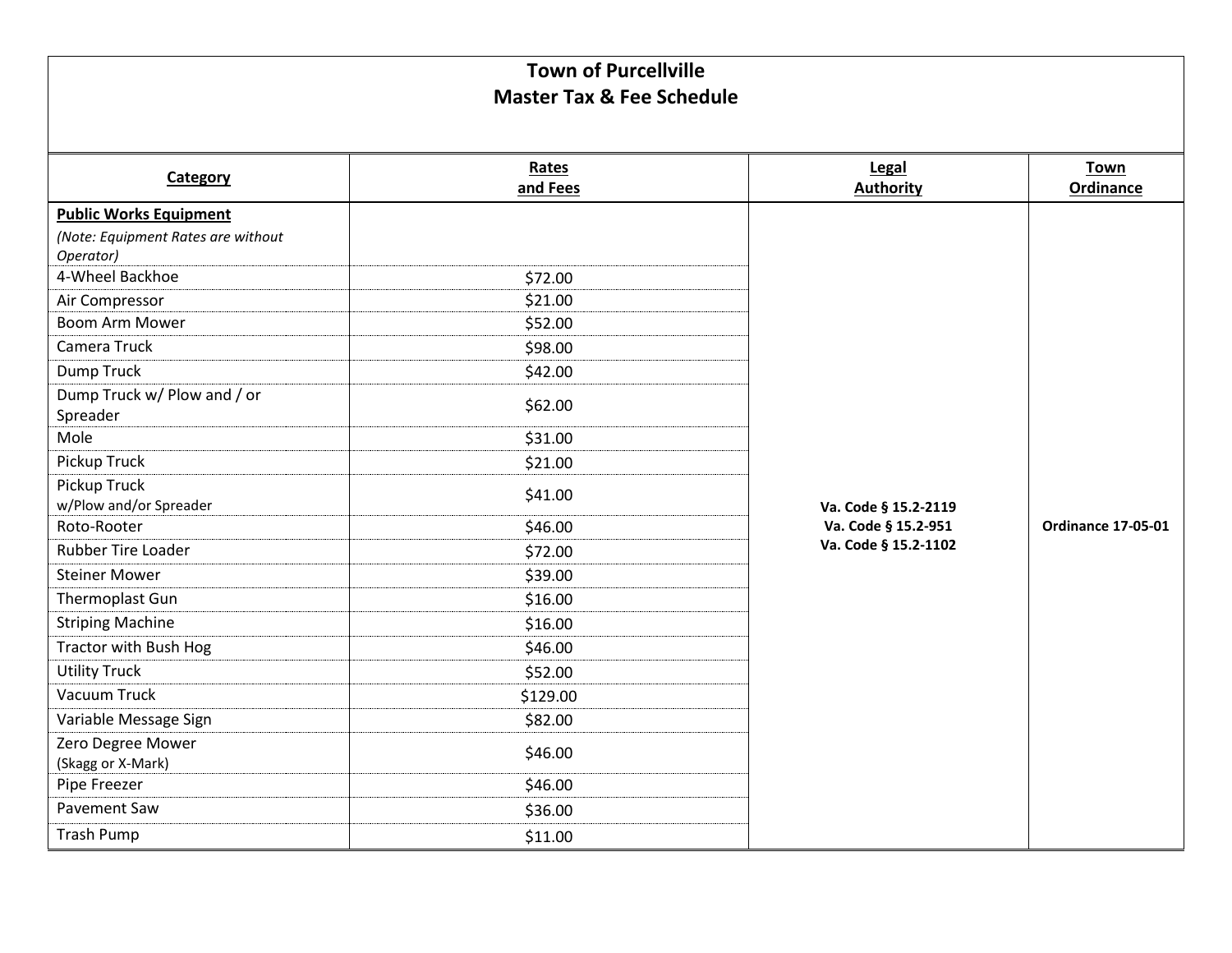| Category                              | Rates<br>and Fees         |                                   | <b>Legal</b><br><b>Authority</b>            | Town<br>Ordinance         |
|---------------------------------------|---------------------------|-----------------------------------|---------------------------------------------|---------------------------|
| <b>Labor and Administration Rates</b> |                           |                                   |                                             |                           |
| <b>Position</b>                       | <b>Hourly Rate</b>        | Hourly<br><b>Overtime</b><br>Rate |                                             |                           |
| <b>Public Works Director</b>          | \$82.00                   | \$123.00                          |                                             |                           |
| Public Works Asst Director/Manager    | \$62.00                   | \$93.00                           | Va. Code § 15.2-2119                        |                           |
| Public Works Superintendent           | \$57.00                   | \$86.00                           | Va. Code § 15.2-951<br>Va. Code § 15.2-1102 | <b>Ordinance 17-05-01</b> |
| Public Works Team Leader              | \$50.00                   | \$75.00                           |                                             |                           |
| <b>Public Works Inspector</b>         | \$46.00                   | \$69.00                           |                                             |                           |
| Public Works Maintenance Worker       | \$33.00                   | \$50.00                           |                                             |                           |
| Administrative Fee                    | the total cost of invoice | 20% Administrative Fee added to   |                                             |                           |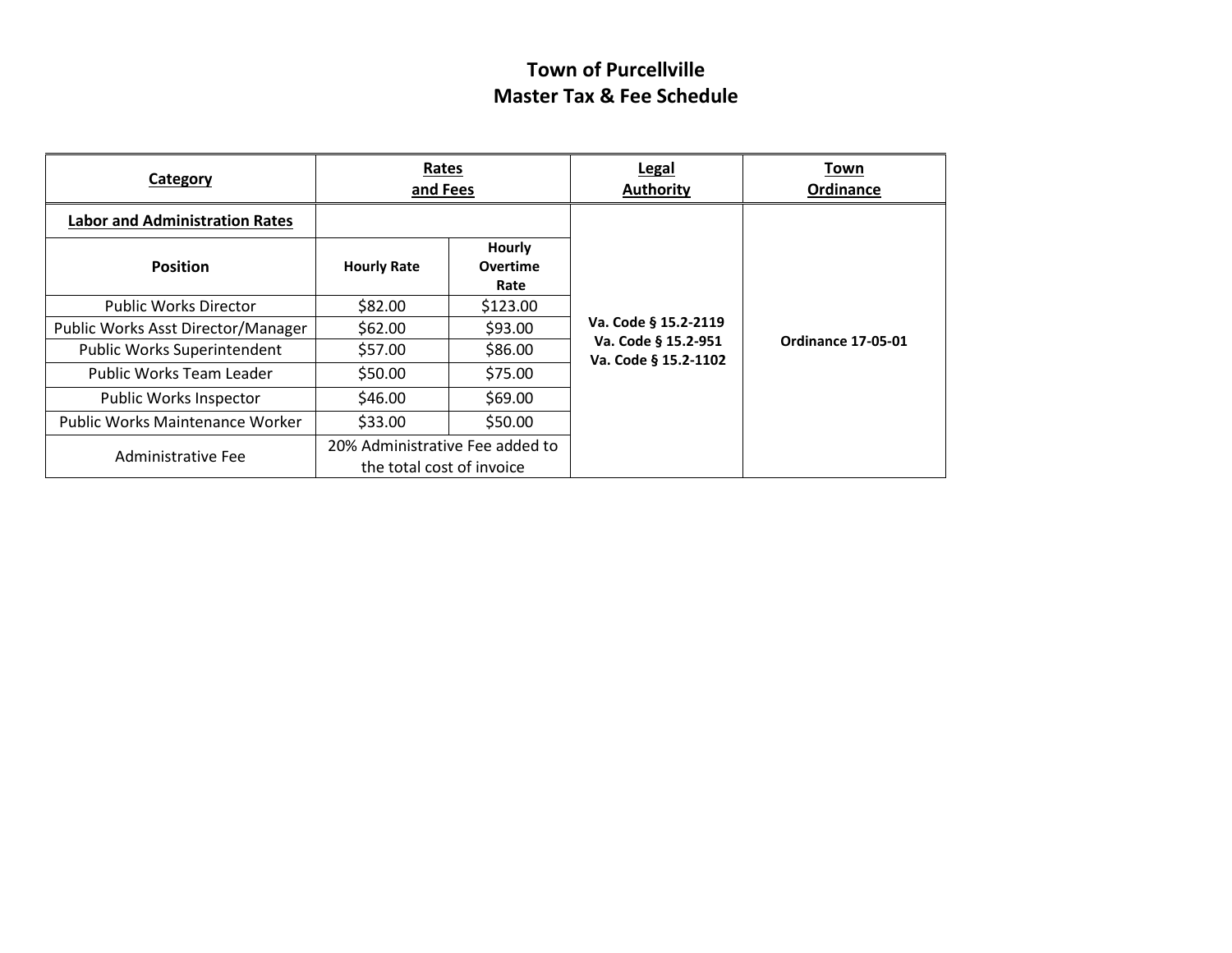| <b>Application</b><br>Category | <b>Application Type</b>                                                                              | <b>Fees</b>                                                                                                                    | Legal<br><b>Authority</b> | Town<br>Ordinance         |
|--------------------------------|------------------------------------------------------------------------------------------------------|--------------------------------------------------------------------------------------------------------------------------------|---------------------------|---------------------------|
| <b>Subdivision</b>             | Pre-Application Review                                                                               | \$250                                                                                                                          | Va. Code § 15.2-2241      | <b>Ordinance 17-05-01</b> |
|                                | <b>Preliminary Plat</b>                                                                              | $$2,500 + $100/lot + cost of engineering$<br>consultant review (ECR) (consultant cost not to<br>exceed \$2,500)                | Va. Code § 15.2-2241      | <b>Ordinance 17-05-01</b> |
|                                | <b>Preliminary Plat Extension</b>                                                                    | \$350                                                                                                                          | Va. Code § 15.2-2241      | <b>Ordinance 17-05-01</b> |
|                                | Preliminary Plat Revision (minor revision to<br>approved preliminary plat)                           | \$300+ cost of ECR(ECR cost not to exceed<br>$$1,500$ )                                                                        | Va. Code § 15.2-2241      | <b>Ordinance 17-05-01</b> |
|                                | Minor Subdivision Plat                                                                               | \$500 + \$100 per lot (3 lots or less)                                                                                         | Va. Code § 15.2-2241      | <b>Ordinance 17-05-01</b> |
|                                | Preliminary/Final Subdivision Plat                                                                   | \$4,000 + \$100/lot + ECR (ECR not to exceed<br>$$2,500$ )                                                                     | Va. Code § 15.2-2241      | <b>Ordinance 17-05-01</b> |
|                                | Final Plat (after prelim plat approval, may<br>be phased if phasing is approved with<br>prelim plat) | $$1,500 + $100/$ lot                                                                                                           | Va. Code § 15.2-2241      | <b>Ordinance 17-05-01</b> |
|                                | <b>Construction Plans (Public Facility</b><br><b>Construction Plans)</b>                             | \$1,500 + 1% of value of public improvements +<br>cost of ECR (ECR not to exceed \$2,500)                                      | Va. Code § 15.2-2241      | <b>Ordinance 17-05-01</b> |
|                                | Additional Submissions (applies to all plats<br>& plans)                                             | 2 <sup>nd</sup> & subsequent: \$500 + cost of ECR (ECR not<br>to exceed \$1,500)                                               | Va. Code § 15.2-2241      | <b>Ordinance 17-05-01</b> |
|                                | Revisions to Approved Construction Plans                                                             | \$500 + cost of ECR (ECR not to exceed \$1,500)                                                                                | Va. Code § 15.2-2241      | <b>Ordinance 17-05-01</b> |
|                                | Boundary line adjustment & lot<br>consolidation plats                                                | \$250 for single party; \$500 for 2 or more<br>parties; + cost of Town attorney review (cost of<br>review not to exceed \$300) | Va. Code § 15.2-2241      | <b>Ordinance 17-05-01</b> |
|                                | Other plats (easement plats, correction<br>plats, etc)                                               | \$500 plus \$50 per lot + cost of Town Attorney<br>review                                                                      | Va. Code § 15.2-2241      | <b>Ordinance 17-05-01</b> |
|                                | Variation or Exception                                                                               | \$500 for one; \$250 for each additional in same<br>application; plus cost of public hearing, if<br>required                   | Va. Code § 15.2-2241      | <b>Ordinance 17-05-01</b> |
| <b>Grading Plan</b>            | <b>First Submission</b>                                                                              | \$500 + \$20 per acre + the cost of ECR (ECR cost<br>not to exceed \$1,500)                                                    | Va. Code § 15.2-2241      | <b>Ordinance 17-05-01</b> |
|                                | <b>Additional Submissions</b>                                                                        | 2 <sup>nd</sup> & subsequent: \$250 + cost of ECR (ECR cost<br>not to exceed $$1,000$ )                                        |                           |                           |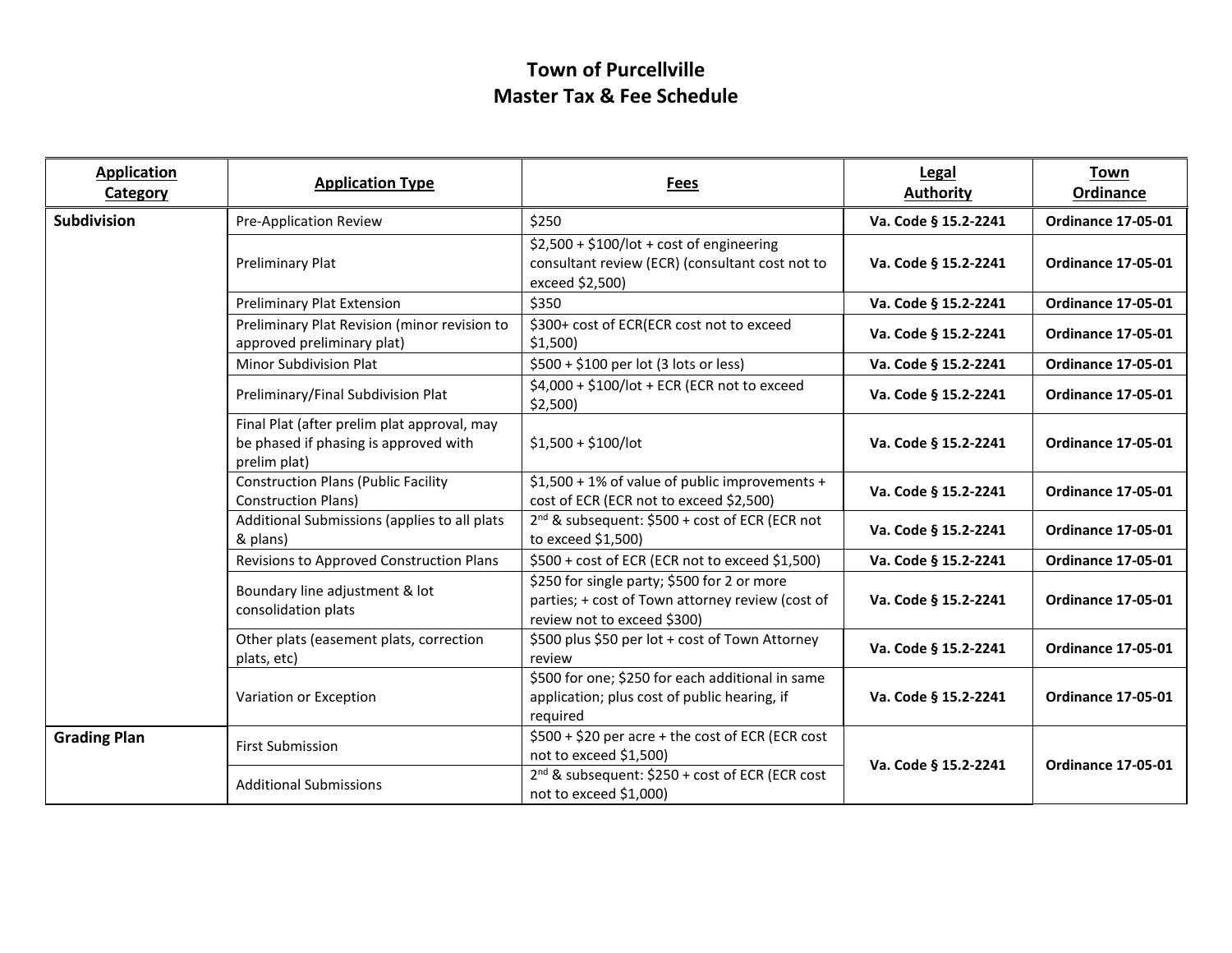| <b>Fee Change</b>                                                | <b>Application Type</b>                                          | Fees                                                                                                                                                                                                                                        | Legal<br><b>Authority</b> | <b>Town</b><br><b>Ordinance</b> |
|------------------------------------------------------------------|------------------------------------------------------------------|---------------------------------------------------------------------------------------------------------------------------------------------------------------------------------------------------------------------------------------------|---------------------------|---------------------------------|
| <b>Site Plan</b>                                                 | <b>Pre-Application Review</b>                                    | \$250                                                                                                                                                                                                                                       | Va. Code § 15.2-2241      | <b>Ordinance 17-05-01</b>       |
|                                                                  | Preliminary Site Plan                                            | \$2,000 + ECR (ECR cost not to exceed \$2,500)                                                                                                                                                                                              | Va. Code § 15.2-2241      | <b>Ordinance 17-05-01</b>       |
|                                                                  | Preliminary/Final Site Development Plan                          | \$4,500 +2% of public improvements value + cost of<br>ECR (ECR cost not to exceed \$2,500)                                                                                                                                                  | Va. Code § 15.2-2241      | <b>Ordinance 17-05-01</b>       |
|                                                                  | Final Site Plan                                                  | \$2,500 +2% of value of bonded improvements +<br>ECR cost (ECR cost not to exceed \$2,500)                                                                                                                                                  | Va. Code § 15.2-2241      | <b>Ordinance 17-05-01</b>       |
|                                                                  | Additional Submissions (applies to all site<br>plans)            | 2 <sup>nd</sup> & subsequent: \$500 + ECR cost (ECR cost not to<br>exceed \$1,500)                                                                                                                                                          | Va. Code § 15.2-2241      | <b>Ordinance 17-05-01</b>       |
|                                                                  | Revisions to approved site plan                                  | \$500 + ECR cost (ECR cost not to exceed \$1,500)                                                                                                                                                                                           | Va. Code § 15.2-2241      | <b>Ordinance 17-05-01</b>       |
|                                                                  | Minor Site Plan                                                  | \$2,250 + ECR (ECR not to exceed \$1,250)                                                                                                                                                                                                   | Va. Code § 15.2-2241      | <b>Ordinance 17-05-01</b>       |
| <b>Performance Bonds and</b><br><b>As-Built Site Inspections</b> | <b>As-Built Submissions</b>                                      | \$300 + ECR cost, not to exceed \$1,000 in the aggregate;<br>\$100 per inspection after 1st inspection                                                                                                                                      | Va. Code § 15.2-2241      | <b>Ordinance 17-05-01</b>       |
|                                                                  | Bond approval                                                    | \$250 + ECR cost, not to exceed \$500 in aggregate                                                                                                                                                                                          | Va. Code § 15.2-2241      | <b>Ordinance 17-05-01</b>       |
|                                                                  | Bond extension                                                   | \$250 per year extended                                                                                                                                                                                                                     | Va. Code § 15.2-2241      | <b>Ordinance 17-05-01</b>       |
|                                                                  | Bond reduction                                                   | For Bonds \$3,500 or larger: \$350 + ECR cost (includes 1<br>inspection) +\$100 for each additional inspection<br>For Bonds under \$3,500:<br>\$250 (includes 1 inspection) + \$100 for each additional<br>inspection                       | Va. Code § 15.2-2241      | <b>Ordinance 17-05-01</b>       |
|                                                                  | Bond release                                                     | For Bonds \$3,500 or larger: \$350 + ECR cost (includes 2<br>inspections - punch list & final) +\$100 for each<br>additional inspection<br>For Bonds under \$3,500 \$250 (includes 2 inspections) +<br>\$100 for each additional inspection | Va. Code § 15.2-2241      | <b>Ordinance 17-05-01</b>       |
|                                                                  | Lawn Establishment Winter Cash Bond<br><b>Processing Fees</b>    | Application Fee: \$50<br>Bond<br>Release Fee: \$100 per bond                                                                                                                                                                                | Va. Code § 15.2-2241      | <b>Ordinance 17-05-01</b>       |
|                                                                  | Lawn Establishment Winter Bond for Single<br><b>Family Homes</b> | \$4,000                                                                                                                                                                                                                                     | Va. Code § 15.2-2241      | <b>Ordinance 17-05-01</b>       |
|                                                                  | Lawn Establishment Winter Bond for<br>Townhomes                  | \$2,000                                                                                                                                                                                                                                     | Va. Code § 15.2-2241      | <b>Ordinance 17-05-01</b>       |
|                                                                  | Landscaping Bond                                                 | \$250 Plus Actual Cost of Landscaping                                                                                                                                                                                                       | Va. Code § 15.2-2241      | <b>Ordinance 17-05-01</b>       |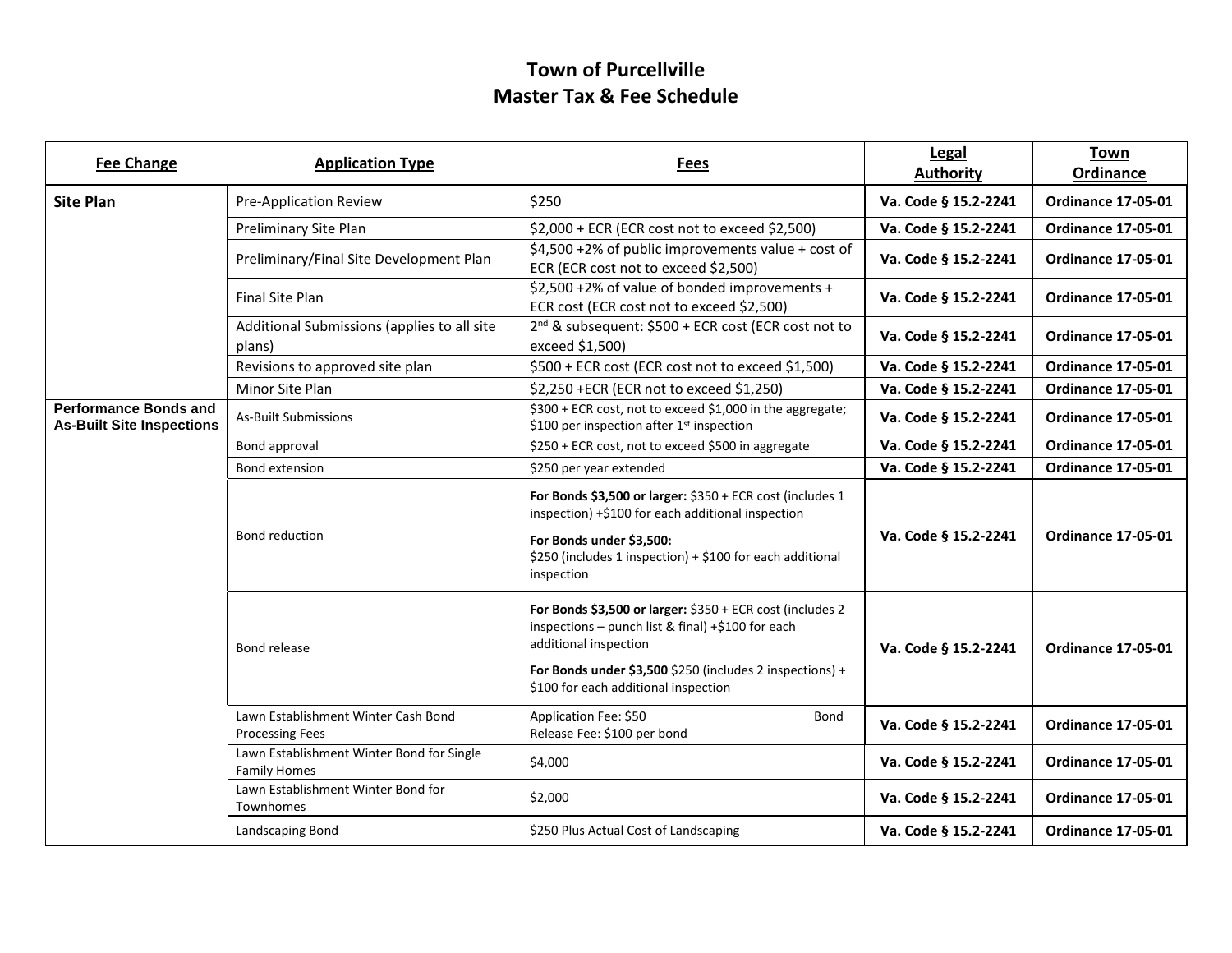| <b>Application</b><br>Category | <b>Application Type</b>                                | <b>Fees</b>                                                                                                         | Legal<br><b>Authority</b> | <b>Town</b><br>Ordinance  |
|--------------------------------|--------------------------------------------------------|---------------------------------------------------------------------------------------------------------------------|---------------------------|---------------------------|
| <b>Land Use Applications</b>   | Zoning Map Amendment                                   | 0-5 ac: \$2,500                                                                                                     |                           |                           |
|                                |                                                        | 5-10 ac: \$3,500                                                                                                    |                           |                           |
|                                |                                                        | 10-25 ac: \$6,500                                                                                                   | Va. Code § 15.2-2286      | <b>Ordinance 17-05-01</b> |
|                                |                                                        | 25-100 ac: \$7,500                                                                                                  |                           |                           |
|                                |                                                        | >100 ac: \$8,500 + \$25 each add'l ac.                                                                              |                           |                           |
|                                | Comprehensive Plan Amendment                           | \$2,500                                                                                                             | Va. Code § 15.2-2286      | <b>Ordinance 17-05-01</b> |
|                                | Ordinance Text Amendment                               | \$2,500                                                                                                             | Va. Code § 15.2-2286      | <b>Ordinance 17-05-01</b> |
|                                | Proffer or Proffered Plan Amendment                    | \$5,000                                                                                                             | Va. Code § 15.2-2286      | <b>Ordinance 17-05-01</b> |
|                                | PDH Final Development Plan Administrative<br>Amendment | \$1,000                                                                                                             | Va. Code § 15.2-2286      | <b>Ordinance 17-05-01</b> |
|                                | <b>Special Use Permit</b>                              | \$2,000                                                                                                             | Va. Code § 15.2-2286      | <b>Ordinance 17-05-01</b> |
|                                | <b>Commission Permit</b>                               | \$750                                                                                                               | Va. Code § 15.2-2286      | <b>Ordinance 17-05-01</b> |
| <b>Annexation Applications</b> |                                                        | 0-5 acres: \$10,000                                                                                                 | Va. Code § 15.2-2286      | <b>Ordinance 17-05-01</b> |
|                                | <b>Annexation Request</b>                              | > 5 acres: \$10,000 + \$50 each additional acre                                                                     | Va. Code § 15.2-2286      | <b>Ordinance 17-05-01</b> |
| <b>BZA Applications</b>        | Variance                                               | \$500 + cost of newspaper ad, not to exceed an additional<br>\$500                                                  | Va. Code § 15.2-2286      | <b>Ordinance 17-05-01</b> |
|                                | <b>Special Exceptions</b>                              | \$500 + cost of newspaper ad, not to exceed an additional<br>\$500                                                  | Va. Code § 15.2-2286      | <b>Ordinance 17-05-01</b> |
|                                | Appeals of Admin Decision                              | \$500 + cost of newspaper ad, not to exceed an additional<br>\$500                                                  | Va. Code § 15.2-2286      | <b>Ordinance 17-05-01</b> |
| <b>Misc. Zoning Fees</b>       | <b>Readvertise Public Hearing</b>                      | Cost of newspaper ad, up to \$500                                                                                   | Va. Code § 15.2-2286      | <b>Ordinance 17-05-01</b> |
|                                | <b>Renotify Property Owners</b>                        | \$150                                                                                                               | Va. Code § 15.2-2286      | <b>Ordinance 17-05-01</b> |
|                                | Zoning Clearance Letter                                | \$25                                                                                                                | Va. Code § 15.2-2286      | <b>Ordinance 17-05-01</b> |
|                                | <b>Zoning Determination</b>                            | \$150                                                                                                               | Va. Code § 15.2-2286      | <b>Ordinance 17-05-01</b> |
|                                | <b>Traffic Consultant Review Fee</b>                   | Not to exceed \$3000                                                                                                | Va. Code § 15.2-2286      | <b>Ordinance 17-05-01</b> |
| <b>Administrative Permits</b>  | <b>Zoning Permits</b>                                  | New construction:<br>Residential: \$200<br>Non-Residential: \$250                                                   | Va. Code § 15.2-2286      | <b>Ordinance 17-05-01</b> |
|                                |                                                        | <b>Additions &amp; Alterations:</b><br>Residential: \$75<br>Non-Residential: \$150                                  | Va. Code § 15.2-2286      | <b>Ordinance 17-05-01</b> |
|                                |                                                        | <b>Accessory Structures:</b><br>Decks, fences & sheds under 150 sq ft: \$50<br>All other accessory structures: \$75 | Va. Code § 15.2-2286      | <b>Ordinance 17-05-01</b> |
|                                |                                                        | Construction Trailer: \$300/year                                                                                    | Va. Code § 15.2-2286      | <b>Ordinance 17-05-01</b> |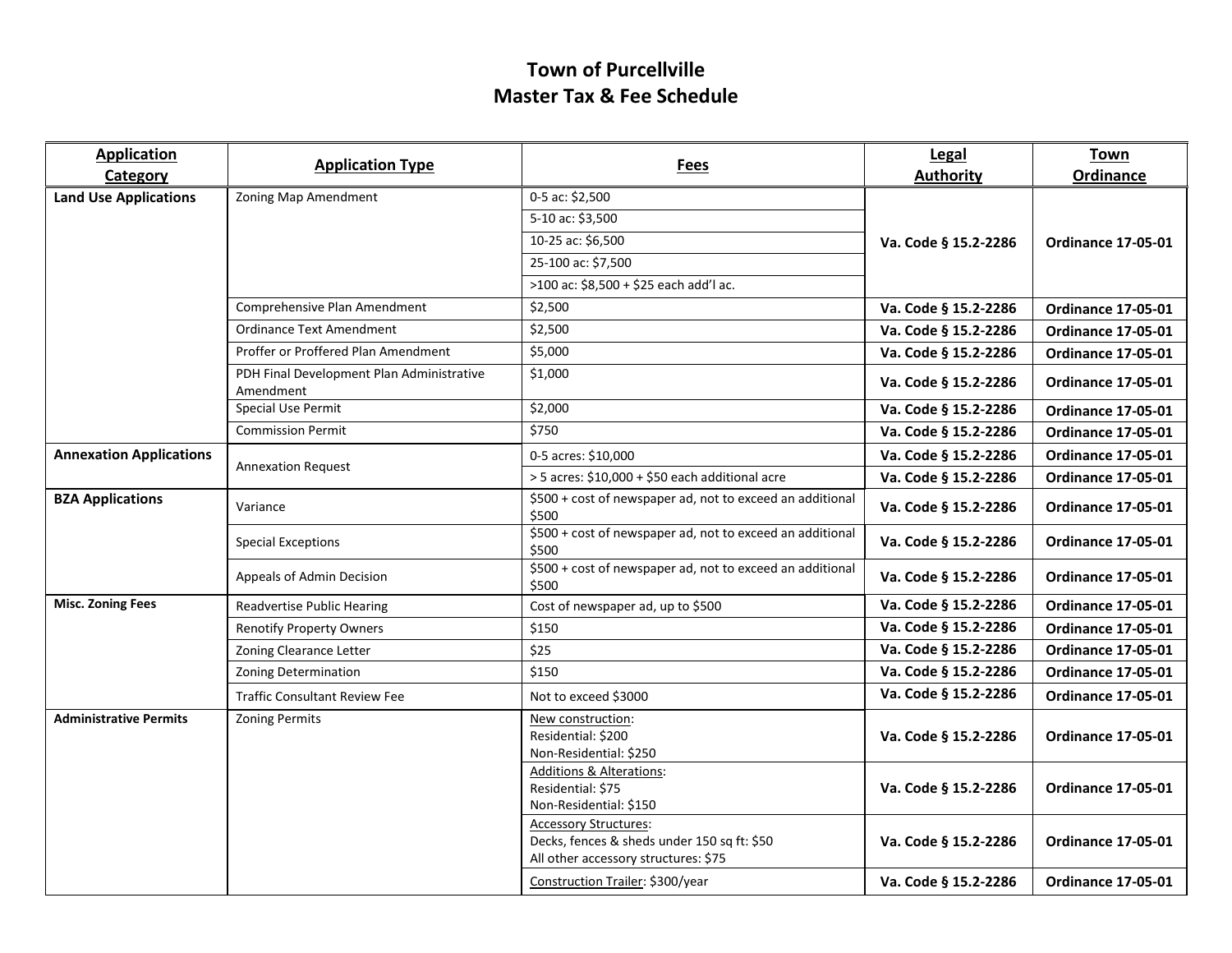| <b>Application</b><br><b>Category</b> | <b>Application Type</b>                      | <b>Fees</b>                                                                                      | Legal<br><b>Authority</b> | <b>Town</b><br>Ordinance  |
|---------------------------------------|----------------------------------------------|--------------------------------------------------------------------------------------------------|---------------------------|---------------------------|
| <b>Administrative Permits</b>         | <b>Home Occupation Permit</b>                | \$75                                                                                             | Va. Code § 15.2-2286      | <b>Ordinance 17-05-01</b> |
|                                       | Home Child Care Center (12 children or less) | \$100                                                                                            | Va. Code § 15.2-2286      | <b>Ordinance 17-05-01</b> |
|                                       | <b>Temporary Occupancy Permit</b>            | \$100                                                                                            | Va. Code § 15.2-2286      | <b>Ordinance 17-05-01</b> |
|                                       | <b>Occupancy Permit</b>                      | Residential: \$50*<br>Commercial: \$150*<br>*includes 1 inspection; \$100 for each re-inspection | Va. Code § 15.2-2286      | <b>Ordinance 17-05-01</b> |
|                                       | <b>Demolition Permit</b>                     | All structures: \$150                                                                            | Va. Code § 15.2-2286      | <b>Ordinance 17-05-01</b> |
|                                       | <b>Permanent Signs</b>                       | 1-10 SF: \$75<br>11-30 SF: \$100<br>> 30 SF: \$150                                               | Va. Code § 15.2-2286      | <b>Ordinance 17-05-01</b> |
| <b>Sign Permits</b>                   | <b>Temporary Signs</b>                       | \$35<br>Signs removed from public right of way: \$25                                             | Va. Code § 15.2-2286      | <b>Ordinance 17-05-01</b> |
|                                       | Sign Waiver                                  | \$75                                                                                             | Va. Code § 15.2-2286      | <b>Ordinance 17-05-01</b> |
|                                       | Master Sign Plan Amendment                   | \$50                                                                                             | Va. Code § 15.2-2286      | <b>Ordinance 17-05-01</b> |
| <b>Board of Architectural</b>         | Preapplication conference                    | \$75                                                                                             |                           | <b>Ordinance 17-05-01</b> |
| <b>Review Applications</b>            | <b>New Construction &amp; Additions</b>      | \$350                                                                                            |                           | <b>Ordinance 17-05-01</b> |
|                                       | <b>Exterior Alterations</b>                  | \$250                                                                                            |                           | <b>Ordinance 17-05-01</b> |
|                                       | Repainting to New Color(s)                   | \$50                                                                                             |                           | <b>Ordinance 17-05-01</b> |
|                                       | <b>Accessory Structures</b>                  | \$50                                                                                             |                           | <b>Ordinance 17-05-01</b> |
|                                       | <b>CDA Amendments</b>                        | \$100                                                                                            |                           | <b>Ordinance 17-05-01</b> |
|                                       | Appeal to Council                            | \$250                                                                                            |                           | <b>Ordinance 17-05-01</b> |
|                                       | <b>Administrative Review</b>                 | \$50                                                                                             |                           | <b>Ordinance 17-05-01</b> |
|                                       | <b>Demolition Application</b>                | \$75                                                                                             |                           | <b>Ordinance 17-05-01</b> |
| <b>Publications</b>                   | Comprehensive Plan                           | Paper: \$45<br>CD: \$5 when available                                                            | Va. Code § 15.2-2286      | <b>Ordinance 17-05-01</b> |
|                                       | Zoning Ordinance                             | Unbound: \$25<br><b>Bound: \$40</b>                                                              | Va. Code § 15.2-2286      | <b>Ordinance 17-05-01</b> |
|                                       | Zoning Map or other Maps                     | Small: \$5<br>Large: \$25                                                                        | Va. Code § 15.2-2286      | <b>Ordinance 17-05-01</b> |
|                                       | <b>Subdivision Ordinance</b>                 | \$10                                                                                             | Va. Code § 15.2-2286      | <b>Ordinance 17-05-01</b> |
|                                       | <b>Facilities Standards Manual</b>           | \$30                                                                                             | Va. Code § 15.2-2286      | <b>Ordinance 17-05-01</b> |
|                                       | Publications copied In-House                 | \$0.10 per page                                                                                  | Va. Code § 15.2-2286      | <b>Ordinance 17-05-01</b> |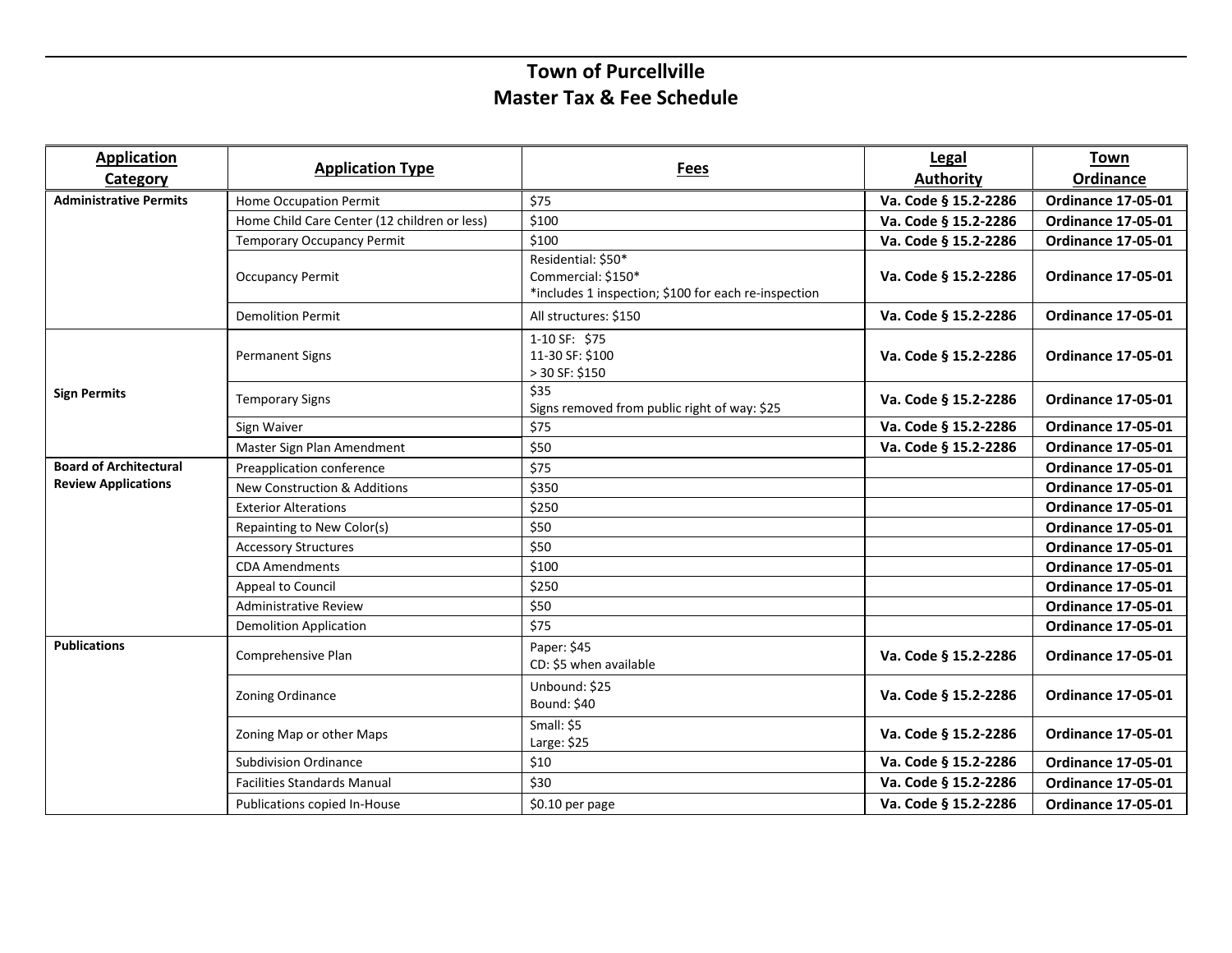| <b>Category</b>                                                             | Rates<br>and Fees                            | <b>Legal</b><br><b>Authority</b> | Town<br><b>Ordinance</b>  |
|-----------------------------------------------------------------------------|----------------------------------------------|----------------------------------|---------------------------|
| <b>Event Permit Application Review Fee</b>                                  | \$75.00                                      | Ordinance<br>No. 15-09-02        | <b>Ordinance 17-05-01</b> |
| Street Closure Fee for Events                                               | \$100.00 per day or portion thereof          | Ordinance<br>No. 15-09-02        | <b>Ordinance 17-05-01</b> |
| Town Events Specialist:<br>(for event planning services beyond application) | \$30.00 per hour                             | Ordinance<br>No. 15-09-02        | <b>Ordinance 17-05-01</b> |
| <b>Public Works Fee for Events</b>                                          | Up to \$65 per employee per hour             | Ordinance<br>No. 15-09-02        | <b>Ordinance 17-05-01</b> |
| Town Police Fee for Events                                                  | Up to \$65 per officer per hour              | Ordinance<br>No. 15-09-02        | <b>Ordinance 17-05-01</b> |
| <b>Train Station Fees</b>                                                   |                                              |                                  |                           |
| Full day Use (over 6 hours)                                                 | \$160                                        |                                  | <b>Ordinance 17-05-01</b> |
| Half day Use (6 hours)                                                      | \$120                                        |                                  | <b>Ordinance 17-05-01</b> |
| <b>Four Hour Block</b>                                                      | \$80                                         |                                  | <b>Ordinance 17-05-01</b> |
| Two Hour Block                                                              | \$60                                         |                                  | <b>Ordinance 17-05-01</b> |
| One Hour Block                                                              | \$40                                         |                                  | <b>Ordinance 17-05-01</b> |
| Non Profits with 501C3 Status                                               | \$20 per 2 hour block; \$40 per 4 hour block |                                  | <b>Ordinance 17-05-01</b> |
| <b>Community Garden Fees</b>                                                |                                              |                                  |                           |
| <b>Community Garden Rental Fee</b>                                          | \$25                                         |                                  | <b>Ordinance 17-05-01</b> |
| <b>Community Garden Security Fees</b>                                       | \$50 (Refundable)                            |                                  | <b>Ordinance 17-05-01</b> |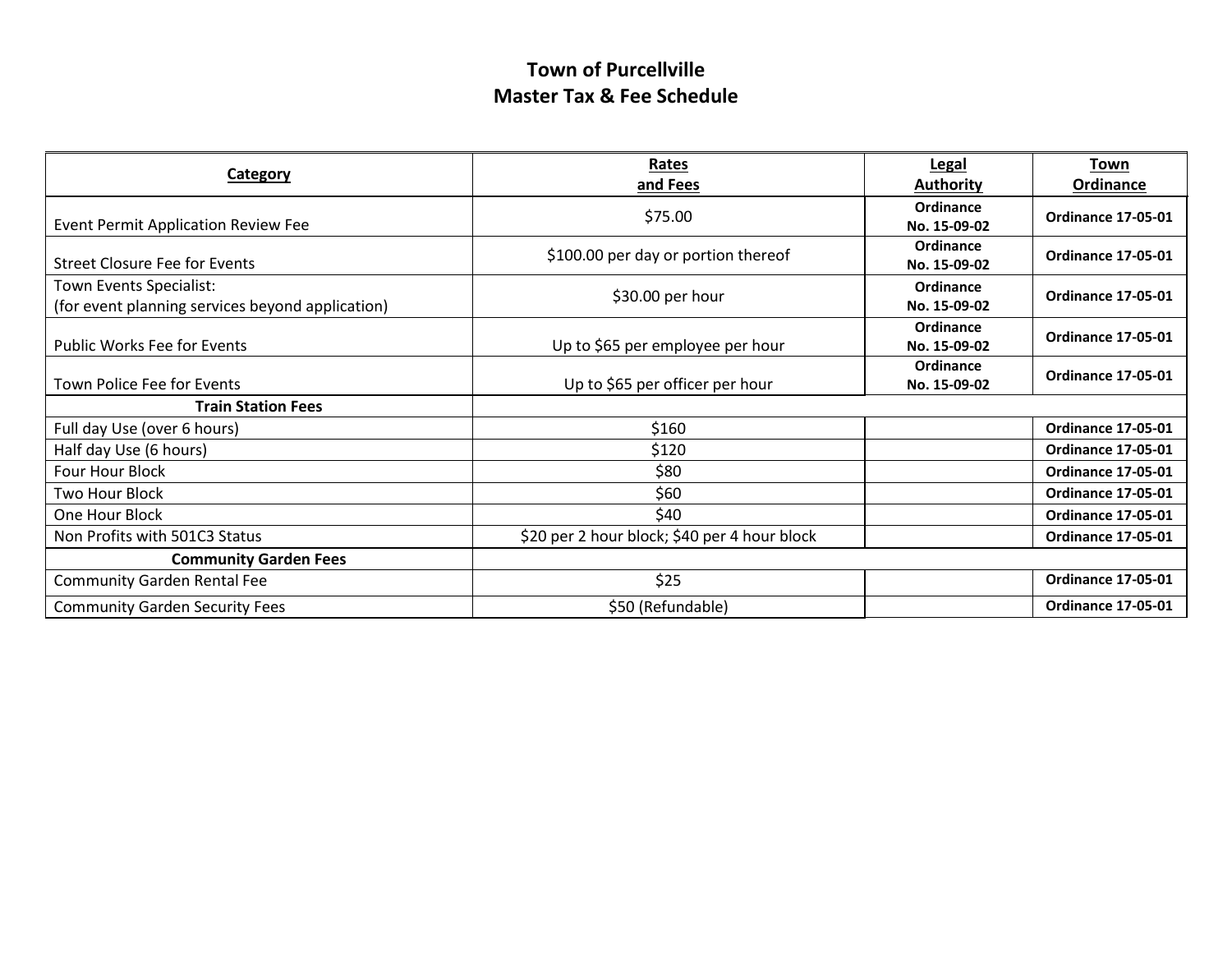| <b>Category</b>                                                             | Rates<br>and Fees                 | <b>Legal</b><br><b>Authority</b> | <b>Town</b><br><b>Ordinance</b> |
|-----------------------------------------------------------------------------|-----------------------------------|----------------------------------|---------------------------------|
|                                                                             |                                   |                                  |                                 |
| <b>Water Supply System:</b><br>Water Usage Rates Per 1,000 Gallons Per Tier | Rates Per 1,000 Gallons Per Tier: |                                  |                                 |
|                                                                             | In-Town Rates / Out of Town Rates |                                  |                                 |
| 1st Tier (0 to 5,000 gal.)                                                  | \$6.34 / \$12.68                  | Va. Code § 15.2-2119             | <b>Ordinance 17-05-01</b>       |
| 2nd Tier (5,001-10,000 gal.)                                                | \$8.46 / \$16.92                  |                                  |                                 |
| 3rd Tier (10,001-15,000 gal.)                                               | \$10.20 / \$20.40                 |                                  |                                 |
| 4th Tier (15,001-20,000 gal.)                                               | \$12.14 / \$24.28                 |                                  |                                 |
| 5th Tier (20,001-50,000 gal.)                                               | \$15.15 / \$30.30                 |                                  |                                 |
| 6th Tier (50,001-100,000 gal.)                                              | \$17.29 / \$34.58                 |                                  |                                 |
| 7th Tier (100,001-150,000 gal.)                                             | \$19.44 / \$38.88                 |                                  |                                 |
| 8th Tier (150,001-200,000 gal.)                                             | \$21.57 / \$43.14                 |                                  |                                 |
| 9th Tier (200,001-250,000 gal.)                                             | \$24.57 / \$49.14                 |                                  |                                 |
| 10th Tier (250,001-300,000 gal.)                                            | \$26.71 / \$53.42                 |                                  |                                 |
| 11th Tier (300,001-350,000 gal.)                                            | \$28.84 / \$57.68                 |                                  |                                 |
| 12th Tier (350,001-400,000 gal.)                                            | \$30.98 / \$61.96                 |                                  |                                 |
| 13th Tier (400,001-450,000 gal.)                                            | \$33.12 / \$66.24                 |                                  |                                 |
| 14th Tier (450,001-500,000 gal.)                                            | \$38.47 / \$76.94                 |                                  |                                 |
| 15th Tier (500,001-550,000 gal.)                                            | \$43.81 / \$87.62                 |                                  |                                 |
| 16th Tier (550,001-600,000 gal.)                                            | \$49.15 / \$98.30                 |                                  |                                 |
| 17th Tier (600,001 and over)                                                | \$54.50 / \$109.00                |                                  |                                 |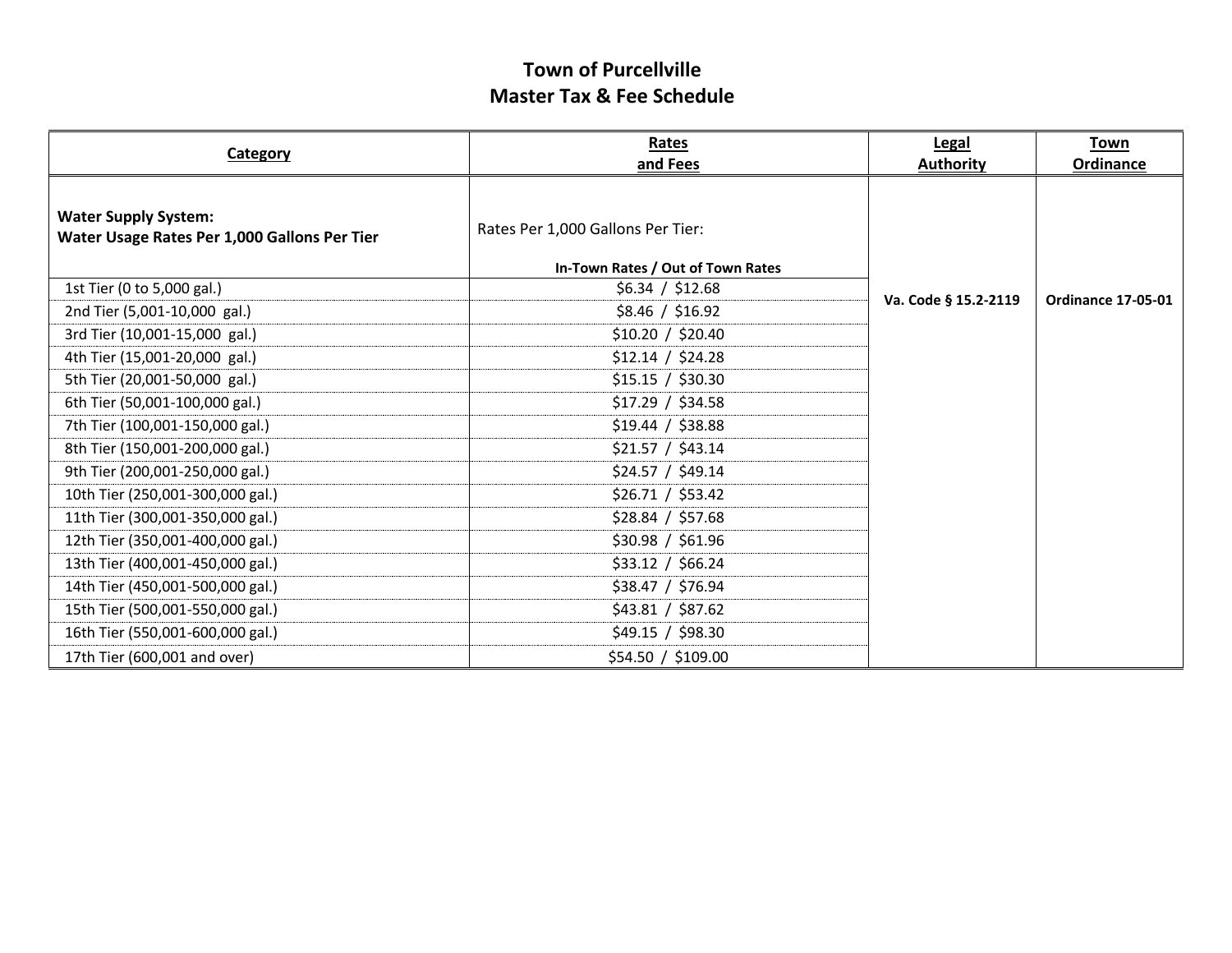|                                                                                                                                    | Rates                                         | Legal                | <b>Town</b>               |
|------------------------------------------------------------------------------------------------------------------------------------|-----------------------------------------------|----------------------|---------------------------|
| Category                                                                                                                           | and Fees                                      | <b>Authority</b>     | Ordinance                 |
| <b>Water Supply System:</b><br><b>Monthly Meter Reading Fee</b>                                                                    | Current Monthly Fee for Meter Reading:        |                      |                           |
| (A Fixed Fee Based on Meter Size)                                                                                                  | In-Town Rates / Out of Town Rates             |                      |                           |
| 5/8'                                                                                                                               | \$15.00 / \$30.00                             |                      |                           |
| 3/4"                                                                                                                               | \$15.00 / \$30.00                             |                      |                           |
| 1"                                                                                                                                 | \$37.50 / \$75.00                             | Va. Code § 15.2-2119 | <b>Ordinance 17-05-01</b> |
| 1.5"                                                                                                                               | \$75.00 / \$150.00                            |                      |                           |
| 2"                                                                                                                                 | \$119.99 / \$239.98                           |                      |                           |
| 3"                                                                                                                                 | \$239.48 / \$478.96                           |                      |                           |
| 4"                                                                                                                                 | \$374.97 / \$749.94                           |                      |                           |
| 6"                                                                                                                                 | \$479.93 / \$959.86                           |                      |                           |
| 8"                                                                                                                                 | \$1,199.88 / \$2,399.76                       |                      |                           |
| Wastewater Collection System: Usage Rates Per 1,000<br><b>Gallons</b>                                                              |                                               |                      |                           |
| Wastewater Usage Rate<br>(In-Town Rate)                                                                                            | Flat rate \$15.19 per 1,000 gal.              | Va. Code § 15.2-2119 | <b>Ordinance 17-05-01</b> |
| Wastewater Usage Rate<br>(Out of Town Rate)                                                                                        | Flat rate \$30.38 per 1,000 gal.              |                      |                           |
| Wastewater Collection System: Fixed Fee per Billing Cycle to<br><b>Cover Administrative Cost of Calculating Wastewater (Sewer)</b> | Current Fee for Calculating Wastewater Usage: |                      |                           |
| Usage:                                                                                                                             | In-Town Rates / Out of Town Rates             |                      |                           |
| 5/8'                                                                                                                               | \$15.00 / \$30.00                             |                      |                           |
| 3/4"                                                                                                                               | \$15.00 / \$30.00                             |                      |                           |
| 1"                                                                                                                                 | \$37.50 / \$75.00                             | Va. Code § 15.2-2119 | <b>Ordinance 17-05-01</b> |
| 1.5"                                                                                                                               | \$75.00 / \$150.00                            |                      |                           |
| 2"                                                                                                                                 | \$119.99 / \$239.98                           |                      |                           |
| 3"                                                                                                                                 | \$239.48 / \$478.96                           |                      |                           |
| 4"                                                                                                                                 | \$374.97 / \$749.94                           |                      |                           |
| 6"                                                                                                                                 | \$479.93 / \$959.86                           |                      |                           |
| 8"                                                                                                                                 | \$1,199.88 / \$2,399.76                       |                      |                           |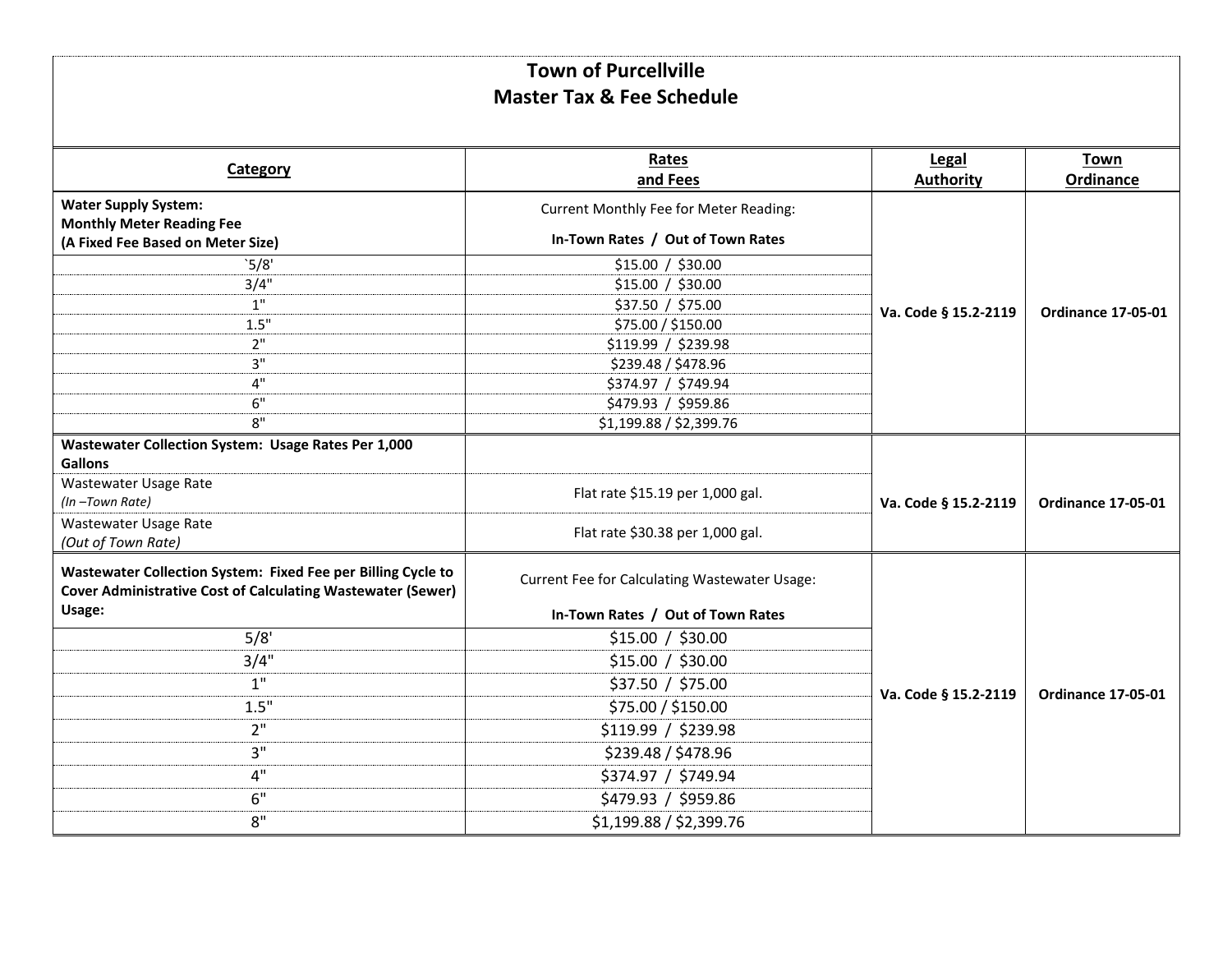|                                             | Category                             | Rates<br>and Fees               | Legal<br><b>Authority</b>                  | <b>Town</b><br>Ordinance  |
|---------------------------------------------|--------------------------------------|---------------------------------|--------------------------------------------|---------------------------|
| <b>Water Supply</b><br>System               | Handling Fee for New Account (Water) | \$10.00                         |                                            | <b>Ordinance 17-05-01</b> |
|                                             | Penalty (Late Fee)                   | 10%                             | Va. Code § 15.2-2119                       |                           |
|                                             | Interest                             | 10% per annum                   | Town Code §82-76                           |                           |
|                                             | Pre-disconnect door announcement     | \$10.00                         | Town Code §82-85                           |                           |
|                                             | Reconnection Fee (terminated fee)    | \$50.00                         |                                            |                           |
|                                             | Emergency call-out fee               | \$100.00                        |                                            |                           |
|                                             |                                      | Residential: \$300.00           |                                            | <b>Ordinance 17-05-01</b> |
|                                             |                                      | Business: \$300.00              |                                            |                           |
|                                             | <b>Deposit Rates</b>                 | Restaurant: \$750.00            | Va. Code § 15.2-2119                       |                           |
|                                             |                                      | Apartments: \$3,000.00          |                                            |                           |
|                                             |                                      | Laundry Mats: \$7,050.00        |                                            |                           |
|                                             | Bulk Water Fee - Water Usage Rate    | \$15.18/1,000 gallons           | Va. Code § 15.2-2119 &<br>Town Code §82-80 | <b>Ordinance 17-05-01</b> |
| Water                                       |                                      | <b>Current</b>                  |                                            |                           |
| Availability<br>(a.k.a.                     |                                      | In-Town Fees / Out-of-Town Fees |                                            |                           |
| "Connection")                               | 5/8" Meter                           | \$25,754 / \$51,508             |                                            |                           |
| Fee Based on                                | 3/4" Meter                           | \$38,631 / \$77,262             |                                            |                           |
| Meter Type &                                | 1" Meter                             | \$64,385 / \$128,770            |                                            |                           |
| Size: This Fee                              | 1.5" Meter                           | \$128,770 / \$257,540           |                                            |                           |
| is Applied to                               | 2" T-10 Meter                        | \$206,032 / \$412,064           | Va. Code § 15.2-2119                       | <b>Ordinance 17-05-01</b> |
| any new or                                  | 2" HP Turbine Meter                  | \$206,032 / \$412,064           |                                            |                           |
| upgraded                                    | 3" HP Turbine Meter                  | \$386,310 / \$772,620           |                                            |                           |
| connection to<br>the Town's<br>water system | 4" HP Turbine Meter                  | \$643,850 / \$1,287,700         |                                            |                           |
|                                             | 2" T/F Compound Meter                | \$206,032 / \$412,064           |                                            |                           |
|                                             | 3" T/F Compound Meter                | \$386,310 / \$772,620           |                                            |                           |
|                                             | 4" T/F Compound Meter                | \$643,850 / \$1,287,700         |                                            |                           |
|                                             | 6" Meter                             | \$1,287,700 / \$2,575,400       |                                            |                           |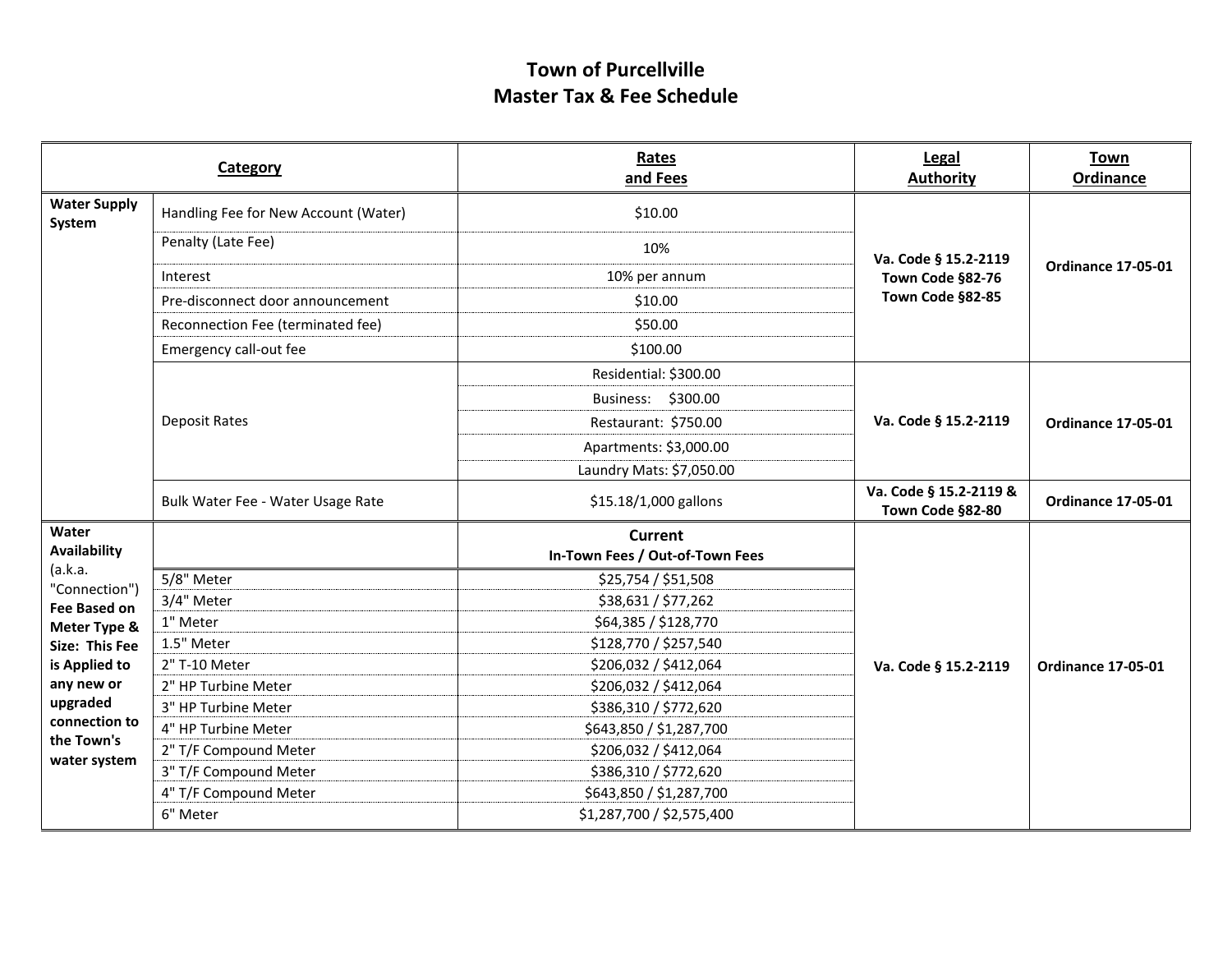|                                                                                                                                             | Category                                                                                                  | Rates<br>and Fees                                                                                                 | Legal<br><b>Authority</b>                                                       | <b>Town</b><br>Ordinance  |
|---------------------------------------------------------------------------------------------------------------------------------------------|-----------------------------------------------------------------------------------------------------------|-------------------------------------------------------------------------------------------------------------------|---------------------------------------------------------------------------------|---------------------------|
| <b>Water Supply</b><br>System                                                                                                               | <b>General Construction</b><br><b>Permit for Distribution</b><br>Mains (VDH review of<br>new Water Lines) | \$500 Preliminary Plan<br>\$1.50/LF WL +\$500 for Final Site Plan                                                 | Va. Code § 15.2-2119<br>12VAC5-590-200                                          | <b>Ordinance 17-05-01</b> |
|                                                                                                                                             | New Line Flushing<br>Request                                                                              | \$50 Administrative Fee + \$(current water rate)/1000 gallons water<br>used                                       | Va. Code § 15.2-2119 &<br><b>Waterworks</b><br>Regulations* 12VAC5-<br>590-1210 | <b>Ordinance 17-05-01</b> |
|                                                                                                                                             |                                                                                                           | *§ 32.1-170 of the Code of VA authorizes VDH to adopt the VA Administrative Code (VAC) for Waterworks Regulations |                                                                                 |                           |
|                                                                                                                                             | <b>Hydrant Flow Test</b>                                                                                  | \$200                                                                                                             | Va. Code § 15.2-2119                                                            | <b>Ordinance 17-05-01</b> |
|                                                                                                                                             | <b>Meter Testing Fee</b><br>(customer request)                                                            | \$100                                                                                                             | Va. Code § 15.2-2119                                                            | <b>Ordinance 17-05-01</b> |
| <b>Water Meter</b><br>Fee, Based on<br><b>Meter Size and</b><br><b>Type: Applies</b><br>to Installation<br>of Any New<br><b>Water Meter</b> | 5/8" Meter<br>3/4" Meter<br>1" Meter<br>1.5" Meter                                                        | Current<br>In-Town Fees / Out-of-Town Fees<br>\$275/\$550<br>\$328 / \$656<br>\$394 / \$788<br>\$564 / \$1128     |                                                                                 |                           |
|                                                                                                                                             | 2" T-10 Meter<br>2" HP Turbine Meter<br>3" HP Turbine Meter<br>4" HP Turbine Meter                        | \$709 / \$1418<br>\$944 / \$1888<br>\$1469 / \$2938<br>\$2281 / \$4562                                            | Va. Code § 15.2-2119                                                            | <b>Ordinance 17-05-01</b> |
|                                                                                                                                             | 2" T/F Compound Meter<br>3" T/F Compound Meter<br>4" T/F Compound Meter<br>6" Meter                       | \$2013 / \$4026<br>\$2749 / \$5498<br>\$3731 / \$7462<br>At Cost                                                  |                                                                                 |                           |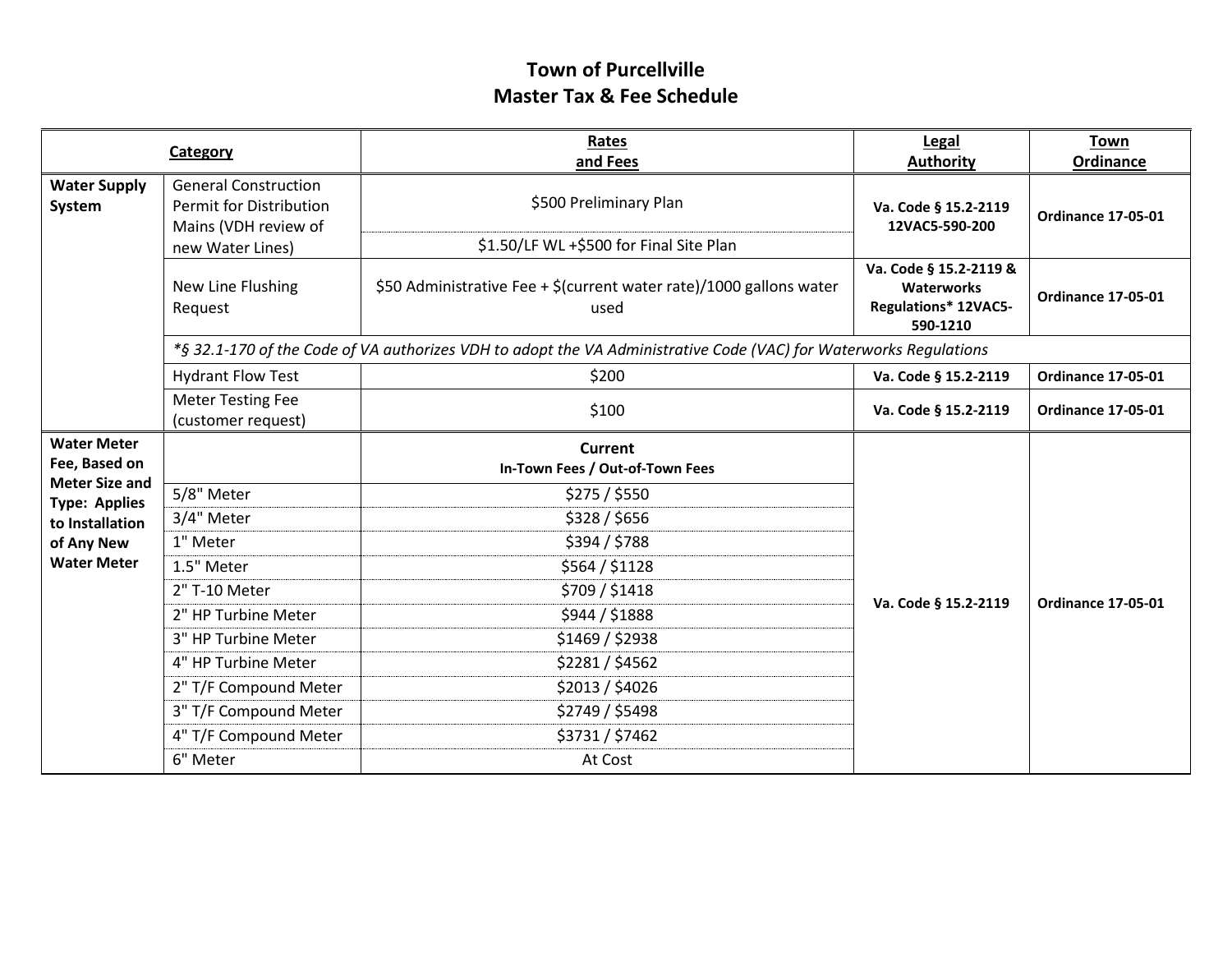|                                                            | Category                                                                          | Rates<br>and Fees                     | Legal<br><b>Authority</b>              | <b>Town</b><br><b>Ordinance</b> |
|------------------------------------------------------------|-----------------------------------------------------------------------------------|---------------------------------------|----------------------------------------|---------------------------------|
| <b>Water Supply</b>                                        | <b>Water Theft Fines</b>                                                          | First Offense: \$1,000*               |                                        |                                 |
| System                                                     |                                                                                   |                                       |                                        |                                 |
|                                                            |                                                                                   | Second Offense: \$1,500*              | Va. Code § 15.2-1429 &                 | <b>Ordinance 17-05-01</b>       |
|                                                            |                                                                                   | Third or Subsequent Offense: \$2,000* | Town Code § 82-86                      |                                 |
|                                                            |                                                                                   | *Plus water consumption.              |                                        |                                 |
|                                                            | <b>Water Meter</b><br>Tampering/Damage                                            | Penalty for Improper Use: \$500       | Va. Code § 15.2-1429 &                 |                                 |
|                                                            |                                                                                   | Damage to Meter: \$275                | Town Code § 82-86                      | <b>Ordinance 17-05-01</b>       |
| Wastewater<br>System                                       | Handling Fee for New<br>Account (Sewer)                                           | \$10.00                               | Va. Code § 15.2-2119                   |                                 |
|                                                            | Penalty (Late Fee)                                                                | 10%                                   | Town Code § 82-76<br>Town Code § 82-85 | <b>Ordinance 17-05-01</b>       |
|                                                            | Interest                                                                          | 10% per annum                         |                                        |                                 |
| Wastewater<br>Availability<br>(a.k.a.                      | Availability (a.k.a.<br>"Connection") Fee Based on<br>Meter Type & Size: This Fee | Current                               |                                        | <b>Ordinance 17-05-01</b>       |
| "Connection")<br><b>Fee Based on</b><br><b>Water Meter</b> | is applied to any new or<br>upgraded connection to the<br>Town's water system     | In-Town Fees / Out-of-Town Fees       |                                        |                                 |
| Type & Size:                                               | 5/8" Meter                                                                        | \$21,600 / \$43,200                   |                                        |                                 |
| This Fee is                                                | 3/4" Meter                                                                        | \$32,400 / \$64,800                   |                                        |                                 |
| Applied to any                                             | 1" Meter                                                                          | \$54,000 / \$108,000                  | Va. Code § 15.2-2119                   |                                 |
| new or                                                     | 1.5" Meter                                                                        | \$108,000 / \$216,000                 |                                        |                                 |
| upgraded<br>connection to                                  | 2" T-10 Meter                                                                     | \$172,800 / \$345,600                 |                                        |                                 |
| the Town's                                                 | 2" HP Turbine Meter                                                               | \$172,800 / \$345,600                 |                                        |                                 |
| wastewater                                                 | 3" HP Turbine Meter                                                               | \$324,000 / \$648,000                 |                                        |                                 |
| system                                                     | 4" HP Turbine Meter                                                               | \$540,000 / \$1,080,000               |                                        |                                 |
|                                                            | 2" T/F Compound Meter                                                             | \$172,800 / \$345,600                 |                                        |                                 |
|                                                            | 3" T/F Compound Meter                                                             | \$324,000 / \$648,000                 |                                        |                                 |
|                                                            | 4" T/F Compound Meter                                                             | \$540,000 / \$1,080,000               |                                        |                                 |
|                                                            | 6" Meter                                                                          | \$1,080,000 / \$2,160,000             |                                        |                                 |
| Wastewater<br>System                                       | New Sewer Line Flushing<br>Request                                                | \$50 Administrative Fee + water used  | Va. Code § 15.2-2119                   | <b>Ordinance 17-05-01</b>       |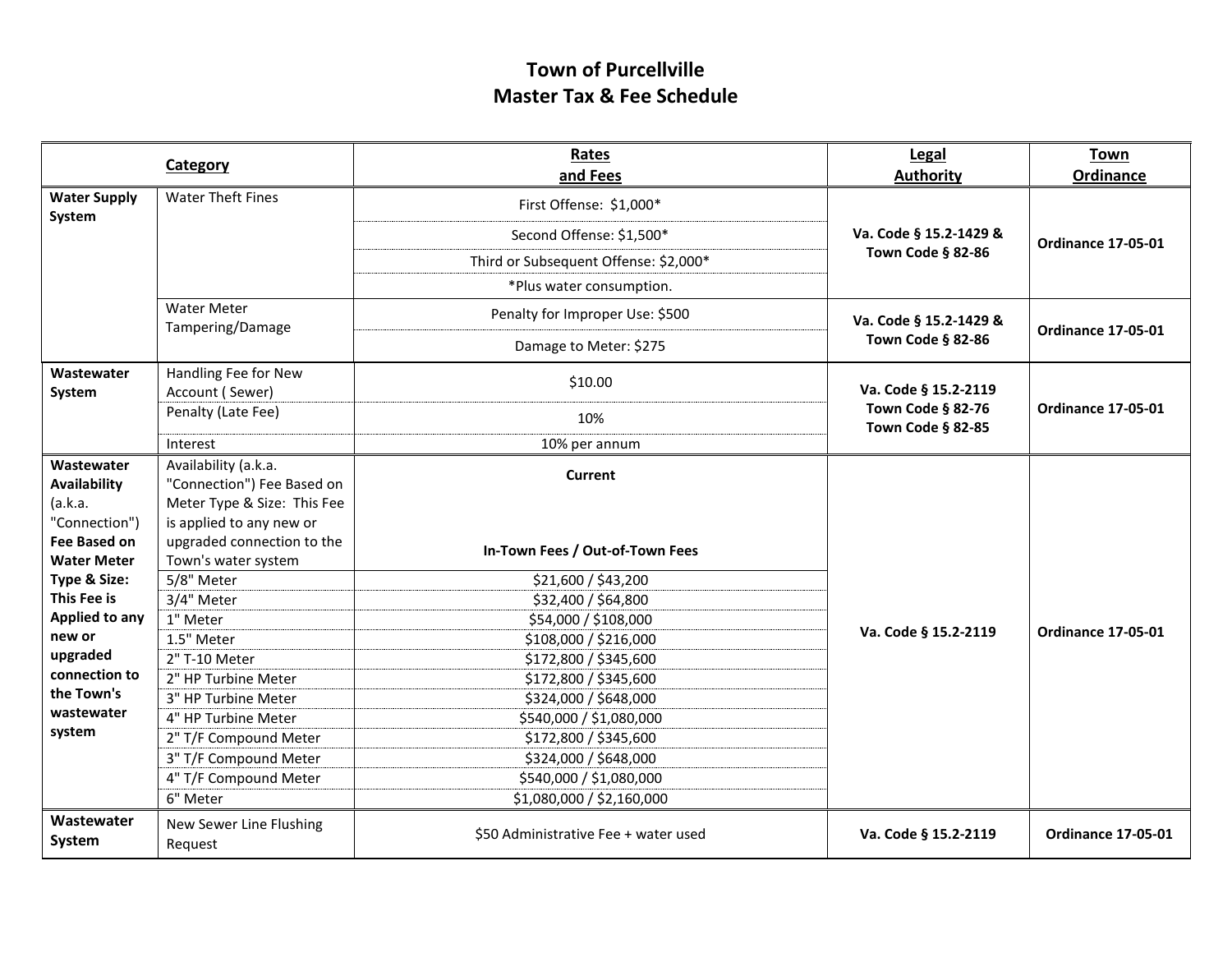|                   | Category                     | <b>Current Rates</b>                | Legal              | <b>Town</b>               |
|-------------------|------------------------------|-------------------------------------|--------------------|---------------------------|
|                   |                              | and Fees                            | <b>Authority</b>   | Ordinance                 |
| Grease/Grit       | Failure to maintain on-site  | 1st Offense: warning letter         |                    |                           |
| Interceptor       | records                      | 2nd Offense: \$100                  |                    | <b>Ordinance 17-05-01</b> |
| <b>Policy and</b> |                              | 3rd Offense: \$150                  | Town Code § 82-192 |                           |
| Program           |                              | 4th Offense: \$300                  |                    |                           |
|                   | <b>Inspection Hindrance</b>  | 1st Offense: warning letter         |                    |                           |
|                   | (equipment related)          | 2nd Offense: \$100                  |                    | <b>Ordinance 17-05-01</b> |
|                   |                              | 3rd Offense: \$150                  | Town Code § 82-192 |                           |
|                   |                              | 4th Offense: \$300                  |                    |                           |
|                   | Interceptor in excess of 25% | 1st Offense: warning letter         |                    |                           |
|                   | full                         | 2nd Offense: \$300                  |                    |                           |
|                   |                              | 3rd Offense: \$450                  | Town Code § 82-192 | <b>Ordinance 17-05-01</b> |
|                   |                              | 4th Offense: \$1,000                |                    |                           |
|                   | Interceptor in excess of 75% | 1st Offense: warning letter         |                    | <b>Ordinance 17-05-01</b> |
|                   | full                         | 2nd Offense: \$300                  |                    |                           |
|                   |                              | 3rd Offense: \$500                  | Town Code § 82-192 |                           |
|                   |                              | 4th Offense: \$1,000                |                    |                           |
|                   | Failure to maintain          | 1st Offense: warning letter         |                    | <b>Ordinance 17-05-01</b> |
|                   | interceptor other than       | 2nd Offense: \$300                  |                    |                           |
|                   | cleaning                     | 3rd Offense: \$500                  | Town Code § 82-192 |                           |
|                   |                              | 4th Offense: \$1,000                |                    |                           |
|                   | Source of sewer blockage     | 1st Offense:                        |                    |                           |
|                   |                              | warning + clean up costs            |                    |                           |
|                   |                              | 2nd Offense:                        |                    |                           |
|                   |                              | \$500 + clean up costs              |                    | <b>Ordinance 17-05-01</b> |
|                   |                              | 3rd Offense:                        | Town Code § 82-192 |                           |
|                   |                              | $$1,000 +$ cleanup costs            |                    |                           |
|                   |                              | 4th Offense:                        |                    |                           |
|                   |                              | termination of service              |                    |                           |
|                   | Falsification of maintenance | 1st Offense: warning letter         |                    |                           |
|                   | or cleaning records and      | 2nd Offense: \$500                  | Town Code § 82-192 | <b>Ordinance 17-05-01</b> |
|                   | noncompliance with Policy    | 3rd Offense: \$1,000                |                    |                           |
|                   | and Program                  | 4th Offense: termination of service |                    |                           |
|                   | Refusal for Inspection       | <b>Termination of Service</b>       | Town Code § 82-192 | <b>Ordinance 17-05-01</b> |